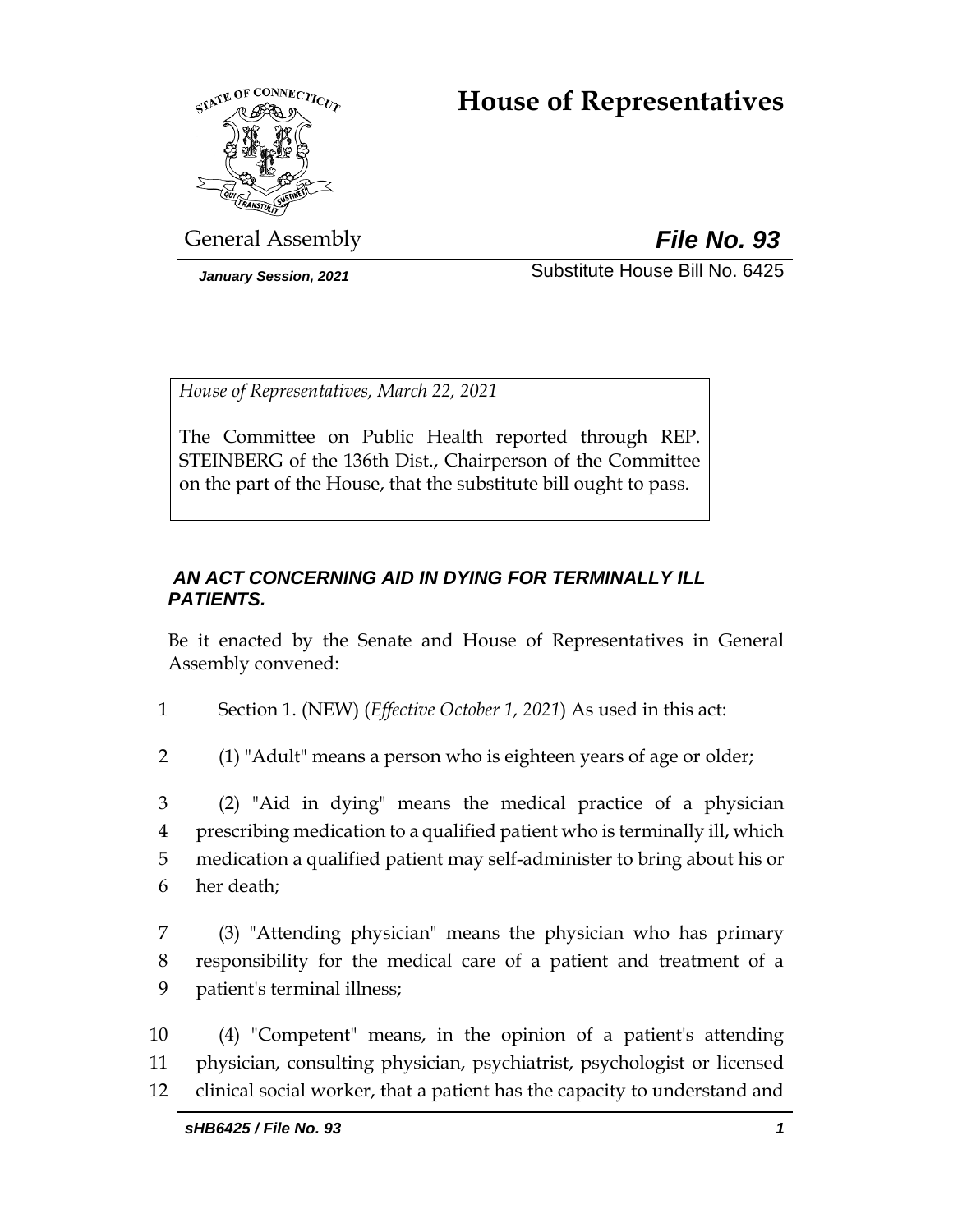acknowledge the nature and consequences of health care decisions, including the benefits and disadvantages of treatment, to make an informed decision and to communicate such decision to a health care provider, including communicating through a person familiar with a patient's manner of communicating;

 (5) "Consulting physician" means a physician other than a patient's attending physician who is qualified by specialty or experience to make a professional diagnosis and prognosis regarding a patient's terminal illness;

 (6) "Counseling" means one or more consultations as necessary between a psychiatrist, psychologist or licensed clinical social worker and a patient for the purpose of determining that a patient is competent and not suffering from depression or any other psychiatric or psychological disorder that causes impaired judgment;

 (7) "Health care provider" means a person licensed, certified or otherwise authorized or permitted by the laws of this state to administer health care or dispense medication in the ordinary course of business or practice of a profession, including, but not limited to, a physician, psychiatrist, psychologist or pharmacist;

 (8) "Health care facility" means a hospital, residential care home, nursing home or rest home, as such terms are defined in section 19a-490 of the general statutes;

 (9) "Informed decision" means a decision by a qualified patient to request and obtain a prescription for medication that the qualified patient may self-administer for aid in dying, that is based on an understanding and acknowledgment of the relevant facts and after being fully informed by the attending physician of: (A) The qualified patient's medical diagnosis and prognosis; (B) the potential risks associated with self-administering the medication to be prescribed; (C) the probable result of taking the medication to be dispensed or prescribed; and (D) the feasible alternatives to aid in dying and health care treatment options, including, but not limited to, palliative care;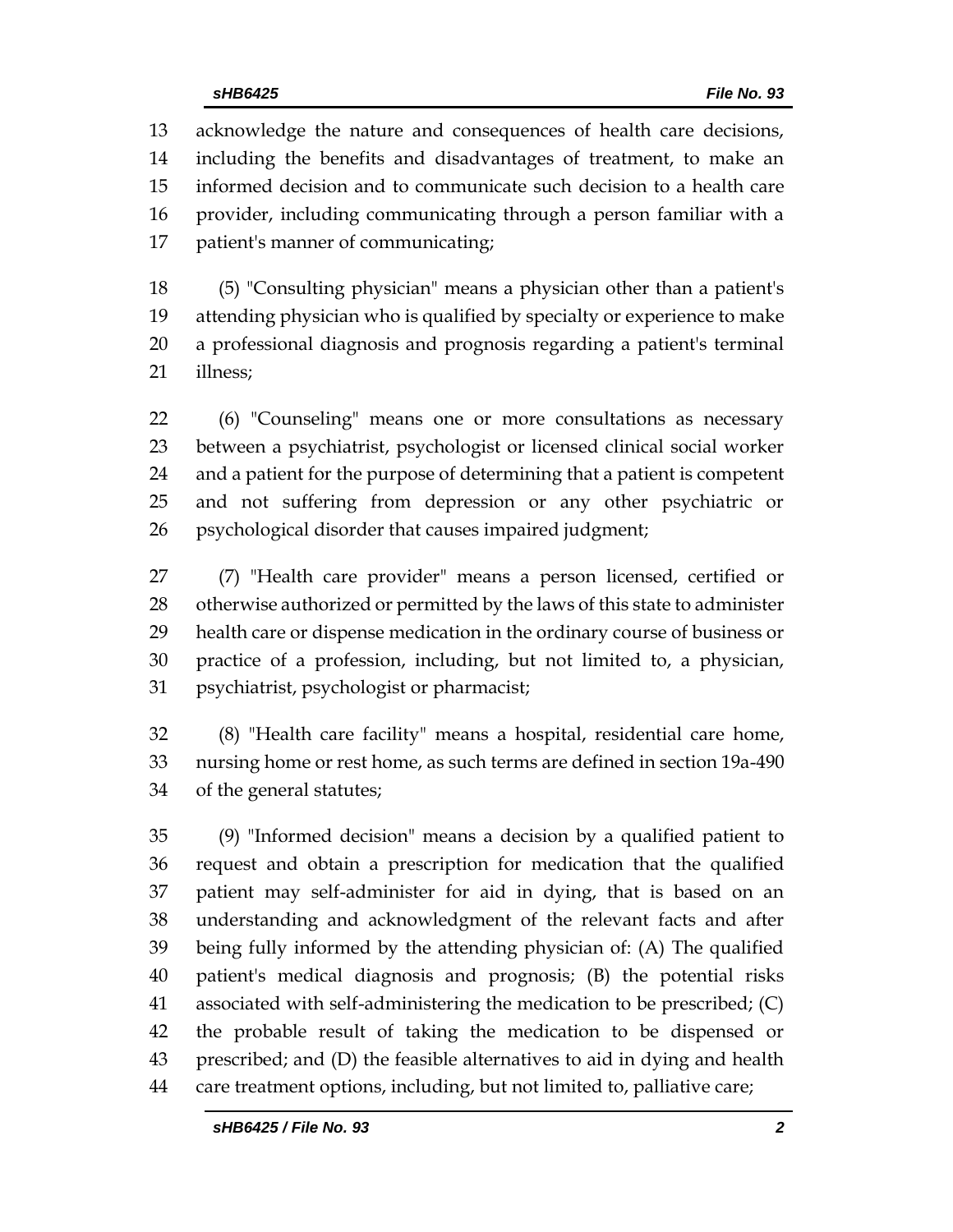(10) "Licensed clinical social worker" means a person who has been licensed as a clinical social worker pursuant to chapter 383b of the general statutes;

 (11) "Medically confirmed" means the medical opinion of the attending physician has been confirmed by a consulting physician who has examined the patient and the patient's relevant medical records;

 (12) "Palliative care" means health care centered on a seriously ill patient and such patient's family that (A) optimizes a patient's quality of life by anticipating, preventing and treating a patient's suffering throughout the continuum of a patient's terminal illness, (B) addresses the physical, emotional, social and spiritual needs of a patient, (C) facilitates patient autonomy, patient access to information and patient choice, and (D) includes, but is not limited to, discussions between a patient and a health care provider concerning a patient's goals for treatment and appropriate treatment options available to a patient, including hospice care and comprehensive pain and symptom management;

(13) "Patient" means a person who is under the care of a physician;

 (14) "Pharmacist" means a person licensed to practice pharmacy pursuant to chapter 400j of the general statutes;

 (15) "Physician" means a person licensed to practice medicine and surgery pursuant to chapter 370 of the general statutes;

 (16) "Psychiatrist" means a physician specializing in psychiatry and licensed pursuant to chapter 370 of the general statutes;

 (17) "Psychologist" means a person licensed to practice psychology pursuant to chapter 383 of the general statutes;

 (18) "Qualified patient" means a competent adult who is a resident of this state, has a terminal illness and has satisfied the requirements of this section and sections 2 to 9, inclusive, of this act, in order to obtain aid in dying;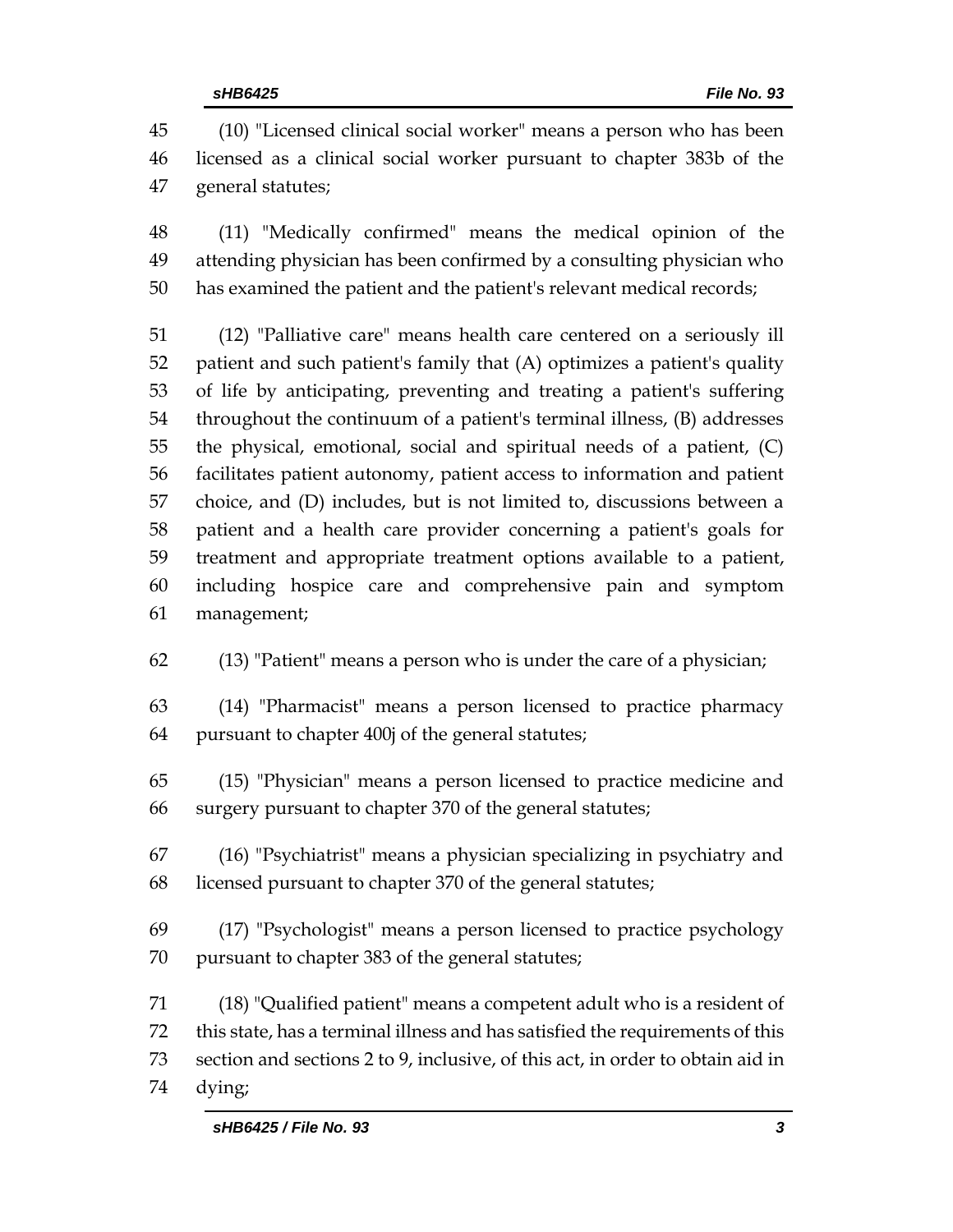(19) "Self-administer" means a qualified patient's voluntary, conscious and affirmative act of ingesting medication; and

 (20) "Terminal illness" means the final stage of an incurable and irreversible medical condition that an attending physician anticipates, within reasonable medical judgment, will produce a patient's death within six months.

 Sec. 2. (NEW) (*Effective October 1, 2021*) (a) A patient who (1) is an adult, (2) is competent, (3) is a resident of this state, (4) has been determined by such patient's attending physician to have a terminal illness, and (5) has voluntarily expressed his or her wish to receive aid in dying, may request aid in dying by making two oral requests and one written request to such patient's attending physician pursuant to sections 3 and 4 of this act.

 (b) No person, including, but not limited to, an agent under a living will, an attorney-in-fact under a durable power of attorney, a guardian, or a conservator, may act on behalf of a patient for purposes of this act.

 Sec. 3. (NEW) (*Effective October 1, 2021*) (a) A patient wishing to receive aid in dying shall make two oral requests and one written request to such patient's attending physician. A patient's second oral request for aid in dying shall be made not earlier than fifteen days after the date on which a patient makes the first oral request. A valid written request for aid in dying under sections 1 and 2 of this act and sections 4 to 19, inclusive, of this act shall be in substantially the form set forth in section 4 of this act and shall be signed and dated by the patient. A written request shall be witnessed by at least two persons in the presence of the patient. Each person serving as a witness shall attest, in writing, that to the best of his or her knowledge and belief (1) the patient appears to be of sound mind, and (2) the patient is acting voluntarily and not being coerced to sign the request.

 (b) Any patient's act of requesting aid in dying or a qualified patient's self-administration of medication prescribed for aid in dying shall not provide the sole basis for appointment of a conservator or guardian for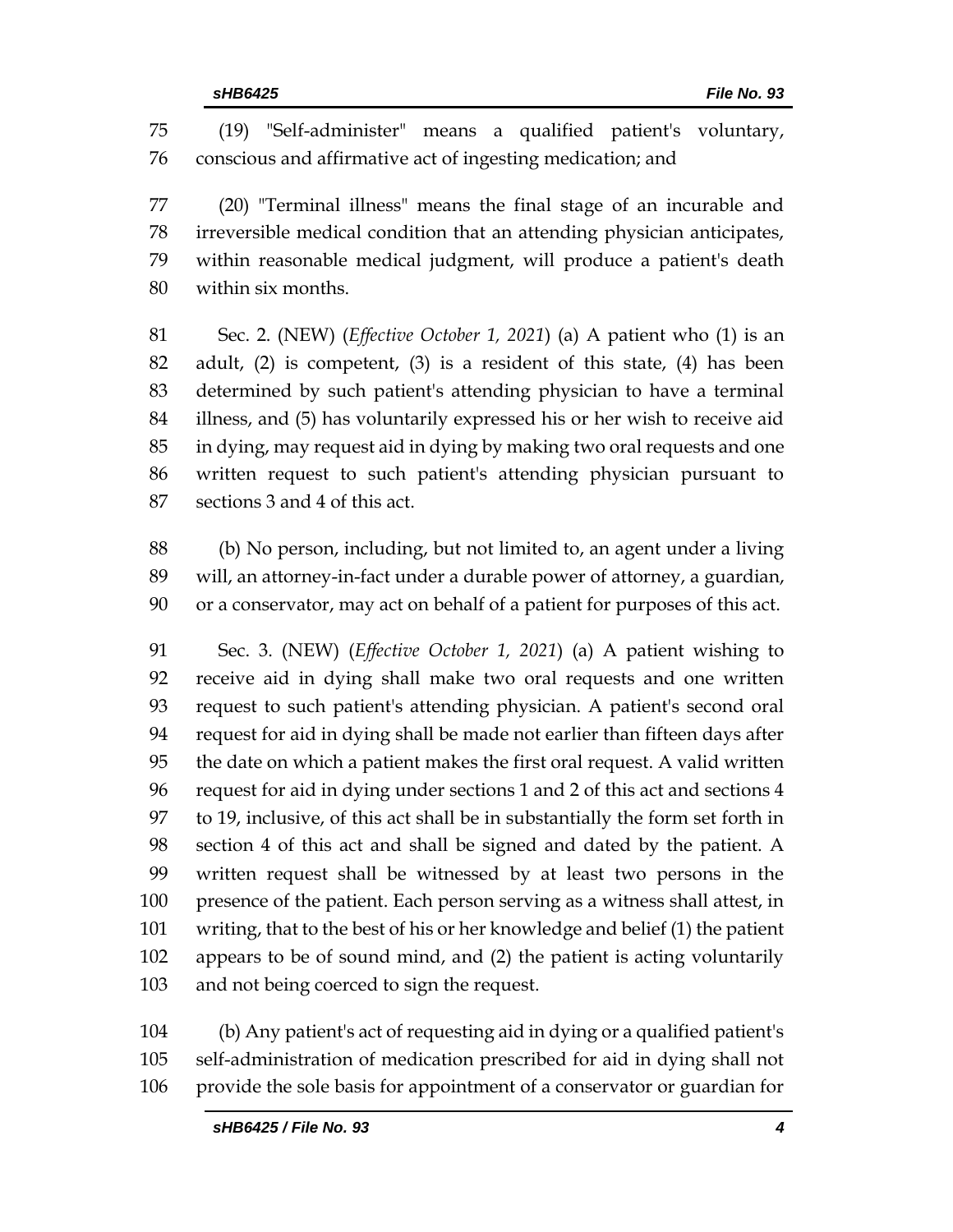such patient or qualified patient.

 Sec. 4. (NEW) (*Effective October 1, 2021*) A written request for aid in dying as authorized by this act shall be in substantially the following form:

#### REQUEST FOR MEDICATION TO AID IN DYING

I, .…, am an adult of sound mind.

113 I am a resident of the State of Connecticut.

 I am suffering from …., which my attending physician has determined is an incurable and irreversible medical condition that will, within reasonable medical judgment, result in death within six months from the date on which this document is executed. This diagnosis of a terminal illness has been medically confirmed by another physician.

 I have been fully informed of my diagnosis, prognosis, the nature of medication to be dispensed or prescribed to aid me in dying, the potential associated risks, the expected result, feasible alternatives to aid in dying and additional health care treatment options, including palliative care and the availability of counseling with a psychologist, psychiatrist or licensed clinical social worker.

 I request that my attending physician dispense or prescribe medication that I may self-administer for aid in dying. I authorize my attending physician to contact a pharmacist to fill the prescription for such medication, upon my request.

#### INITIAL ONE:

 …. I have informed my family of my decision and taken family opinions into consideration.

…. I have decided not to inform my family of my decision.

…. I have no family to inform of my decision.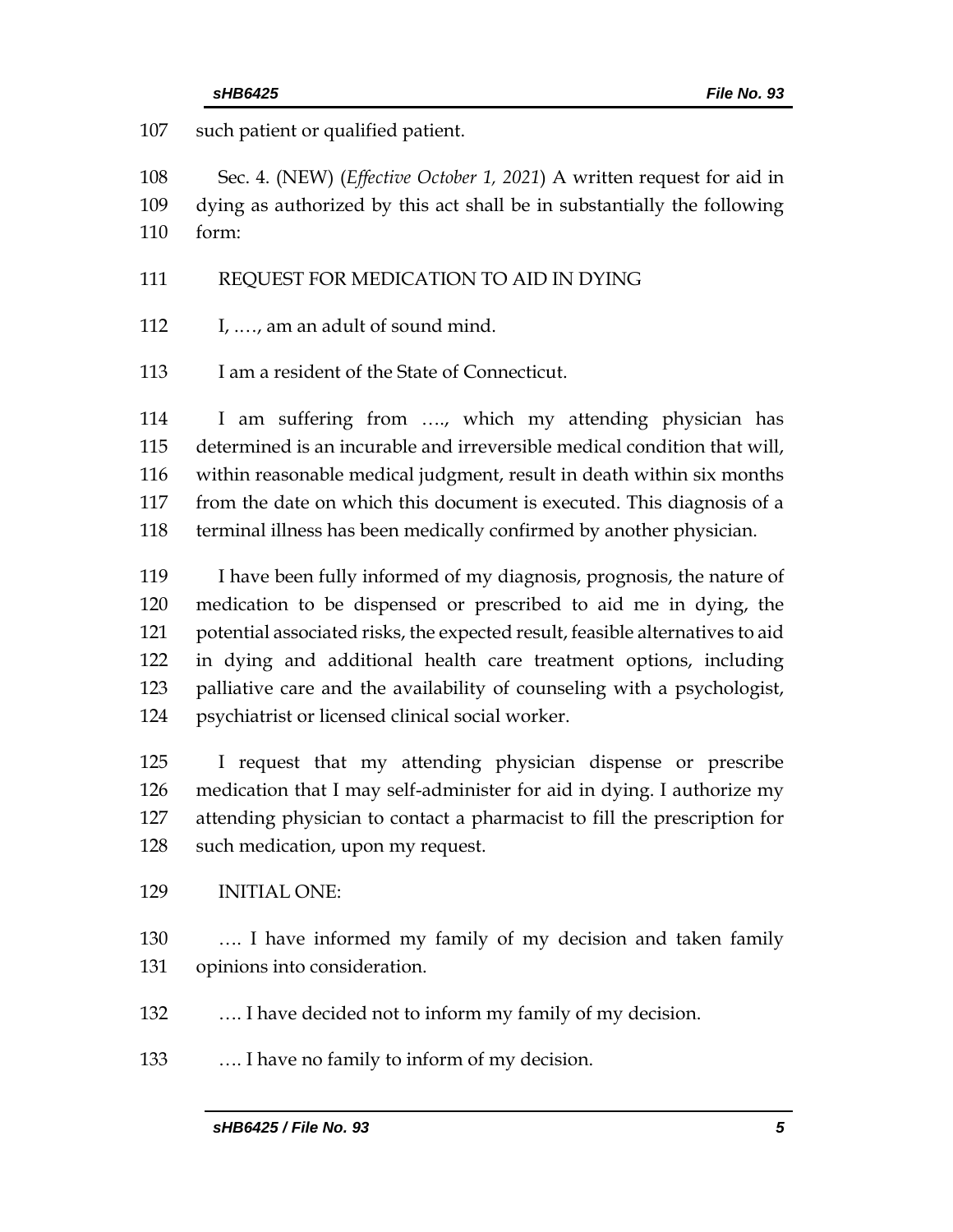|                                 | File No. 93<br>sHB6425                                                                                                                                                                                                                                                                                           |
|---------------------------------|------------------------------------------------------------------------------------------------------------------------------------------------------------------------------------------------------------------------------------------------------------------------------------------------------------------|
| 134                             | I understand that I have the right to rescind this request at any time.                                                                                                                                                                                                                                          |
| 135<br>136<br>137<br>138<br>139 | I understand the full import of this request and I expect to die if and<br>when I take the medication to be dispensed or prescribed. I further<br>understand that although most deaths occur within one hour, my death<br>may take longer and my attending physician has counseled me about<br>this possibility. |
| 140<br>141                      | I make this request voluntarily and without reservation, and I accept<br>full responsibility for my decision to request aid in dying.                                                                                                                                                                            |
| 142                             | Signed:                                                                                                                                                                                                                                                                                                          |
| 143                             | Dated:                                                                                                                                                                                                                                                                                                           |
| 144                             | DECLARATION OF WITNESSES                                                                                                                                                                                                                                                                                         |
| 145<br>146                      | By initialing and signing below on the date the person named above<br>signs, I declare that:                                                                                                                                                                                                                     |
| 147                             | Witness 1  Witness 2                                                                                                                                                                                                                                                                                             |
| 148                             | Initials  Initials                                                                                                                                                                                                                                                                                               |
| 149<br>150                      | 1. The person making and signing the request is personally known<br>to me or has provided proof of identity;                                                                                                                                                                                                     |
| 151<br>152                      | 2. The person making and signing the request signed this request<br>in my presence on the date of the person's signature;                                                                                                                                                                                        |
| 153<br>154                      | 3. The person making the request appears to be of sound mind<br>and not under duress, fraud or undue influence.                                                                                                                                                                                                  |
| 155                             | Printed Name of Witness 1                                                                                                                                                                                                                                                                                        |
| 156                             | Signature of Witness 1  Date                                                                                                                                                                                                                                                                                     |
| 157                             | Printed Name of Witness 2                                                                                                                                                                                                                                                                                        |
| 158                             | Signature of Witness 2  Date                                                                                                                                                                                                                                                                                     |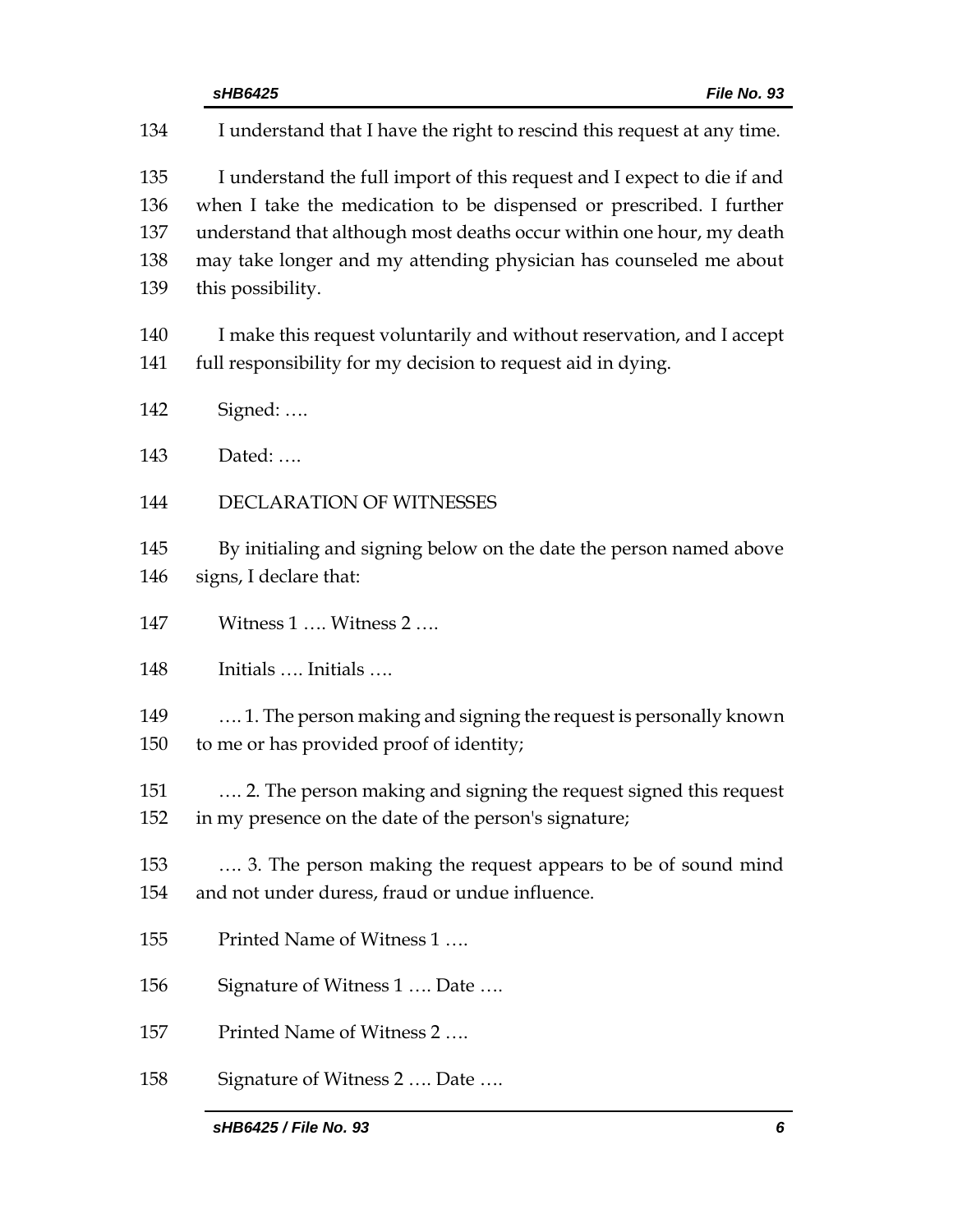Sec. 5. (NEW) (*Effective October 1, 2021*) (a) A qualified patient may rescind his or her request for aid in dying at any time and in any manner without regard to his or her mental state. (b) An attending physician shall offer a qualified patient an opportunity to rescind his or her request for aid in dying at the time such patient makes a second oral request for aid in dying to the attending physician. (c) No attending physician shall dispense or prescribe medication for aid in dying without the attending physician first offering the qualified patient a second opportunity to rescind his or her request for aid in dying. Sec. 6. (NEW) (*Effective October 1, 2021*) When an attending physician receives a patient's first oral request for aid in dying made pursuant to sections 2 to 4, inclusive, of this act, the attending physician shall: (1) Make a determination that the patient (A) is an adult, (B) has a terminal illness, (C) is competent, and (D) has voluntarily requested aid in dying. Such determination shall not be made solely on the basis of age, disability or any specific illness; (2) Require the patient to demonstrate residency in this state by presenting: (A) A Connecticut driver's license; (B) a valid voter registration record authorizing the patient to vote in this state; or (C) any other government-issued document that the attending physician reasonably believes demonstrates that the patient is a current resident of this state; (3) Ensure that the patient is making an informed decision by informing the patient of: (A) The patient's medical diagnosis; (B) the patient's prognosis; (C) the potential risks associated with self-

 administering the medication to be dispensed or prescribed for aid in dying; (D) the probable result of self-administering the medication to be

 dispensed or prescribed for aid in dying; (E) the feasible alternatives to aid in dying and health care treatment options including, but not limited

*sHB6425 / File No. 93 7*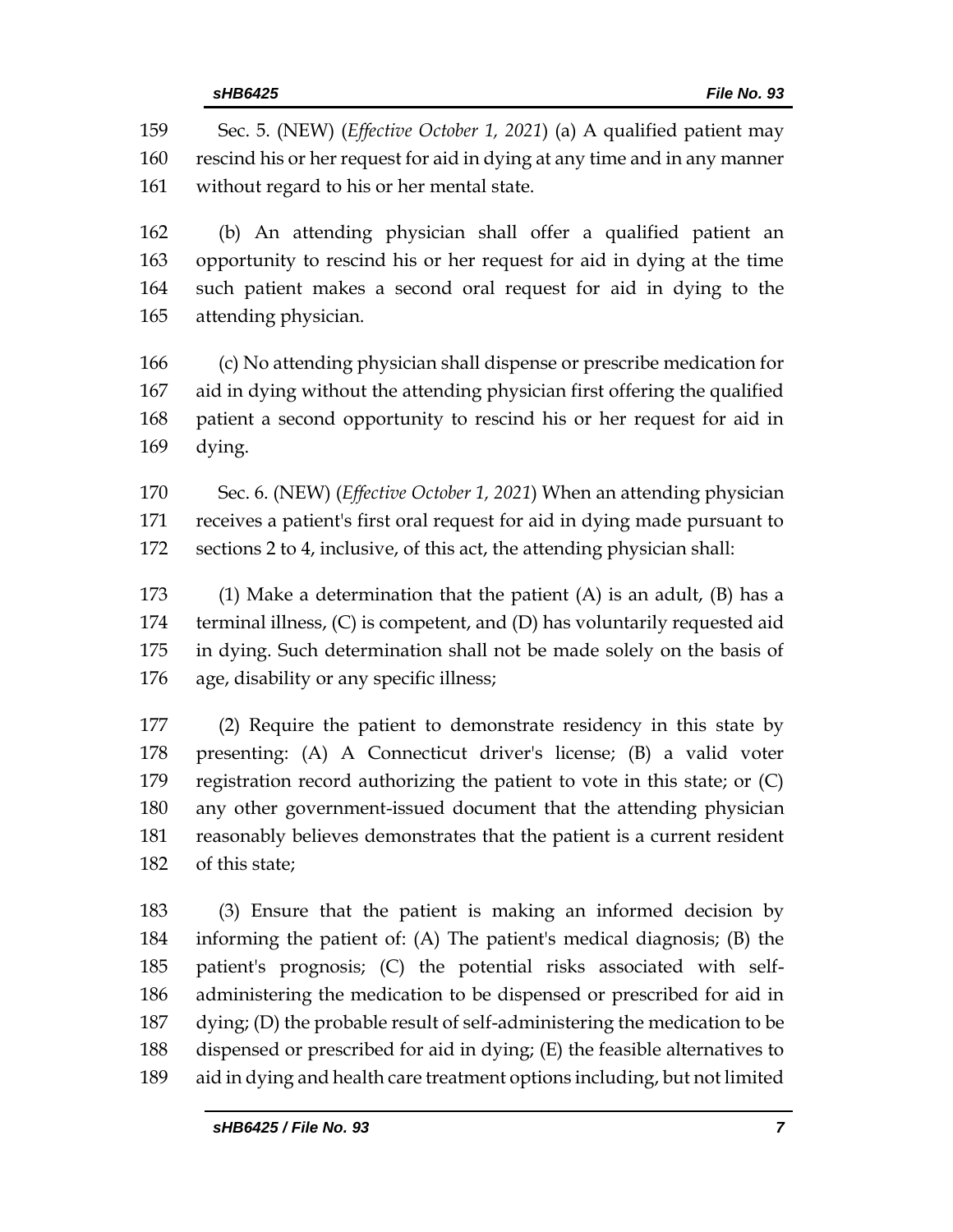to, palliative care; and (F) the availability of counseling with a psychologist, psychiatrist or licensed clinical social worker; and

 (4) Refer the patient to a consulting physician for medical confirmation of the attending physician's diagnosis of the patient's terminal illness, the patient's prognosis and for a determination that the patient is competent and acting voluntarily in requesting aid in dying.

 Sec. 7. (NEW) (*Effective October 1, 2021*) In order for a patient to be found to be a qualified patient for the purposes of this act, a consulting physician shall: (1) Examine the patient and the patient's relevant medical records; (2) confirm, in writing, the attending physician's diagnosis that the patient has a terminal illness; (3) verify that the patient is competent, is acting voluntarily and has made an informed decision to request aid in dying; and (4) refer the patient for counseling, if required in accordance with section 8 of this act.

 Sec. 8. (NEW) (*Effective October 1, 2021*) (a) If, in the medical opinion of the attending physician or the consulting physician, a patient may be suffering from a psychiatric or psychological condition including, but not limited to, depression, that is causing impaired judgment, either the attending or consulting physician shall refer the patient for counseling to determine whether the patient is competent to request aid in dying.

 (b) An attending physician shall not provide the patient aid in dying until the person providing such counseling determines that the patient is not suffering a psychiatric or psychological condition including, but not limited to, depression, that is causing impaired judgment.

 Sec. 9. (NEW) (*Effective October 1, 2021*) (a) After an attending physician and a consulting physician determine that a patient is a qualified patient, in accordance with sections 6 to 8, inclusive, of this act and after such qualified patient makes a second oral request for aid in dying in accordance with section 3 of this act, the attending physician shall:

(1) Recommend to the qualified patient that he or she notify his or her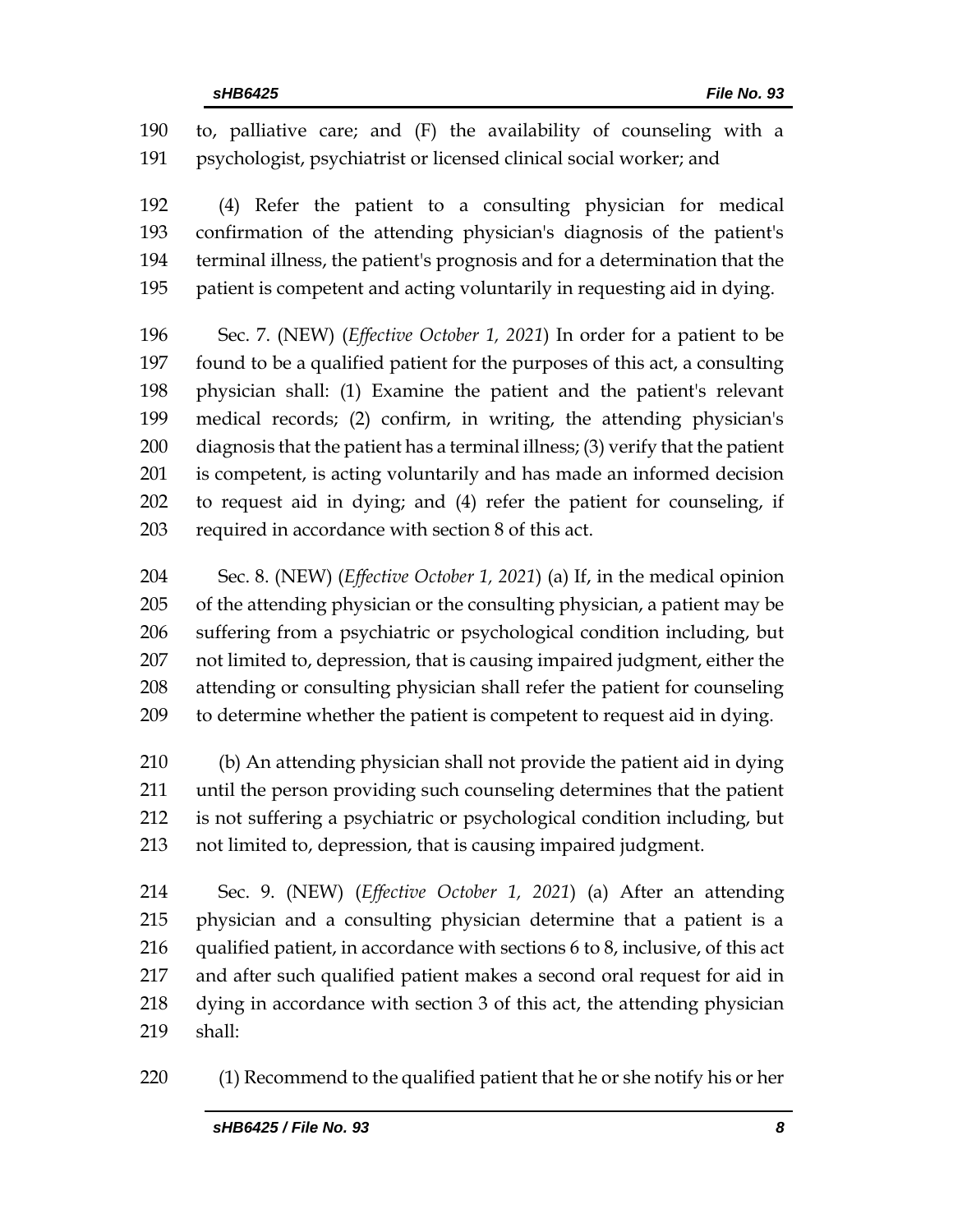next of kin of the qualified patient's request for aid in dying and inform the qualified patient that a failure to do so shall not be a basis for the denial of such request; (2) Counsel the qualified patient concerning the importance of: (A) Having another person present when the qualified patient self- administers the medication dispensed or prescribed for aid in dying; and (B) not taking the medication in a public place; (3) Inform the qualified patient that he or she may rescind his or her request for aid in dying at any time and in any manner; (4) Verify, immediately before dispensing or prescribing medication for aid in dying, that the qualified patient is making an informed decision; (5) Fulfill the medical record documentation requirements set forth in section 10 of this act; and (6) (A) Dispense such medication, including ancillary medication intended to facilitate the desired effect to minimize the qualified patient's discomfort, if the attending physician is authorized to dispense such medication, to the qualified patient; or (B) upon the qualified

 (ii) personally deliver the written prescription, by mail, facsimile or electronic transmission to the pharmacist, who shall dispense such medication directly to the qualified patient, the attending physician or an expressly identified agent of the qualified patient.

 patient's request and with the qualified patient's written consent (i) contact a pharmacist and inform the pharmacist of the prescription, and

 (b) The person signing the qualified patient's death certificate shall 246 list the underlying terminal illness as the cause of death.

 Sec. 10. (NEW) (*Effective October 1, 2021*) The attending physician shall ensure that the following items are documented or filed in a qualified patient's medical record:

(1) The basis for determining that a qualified patient is an adult and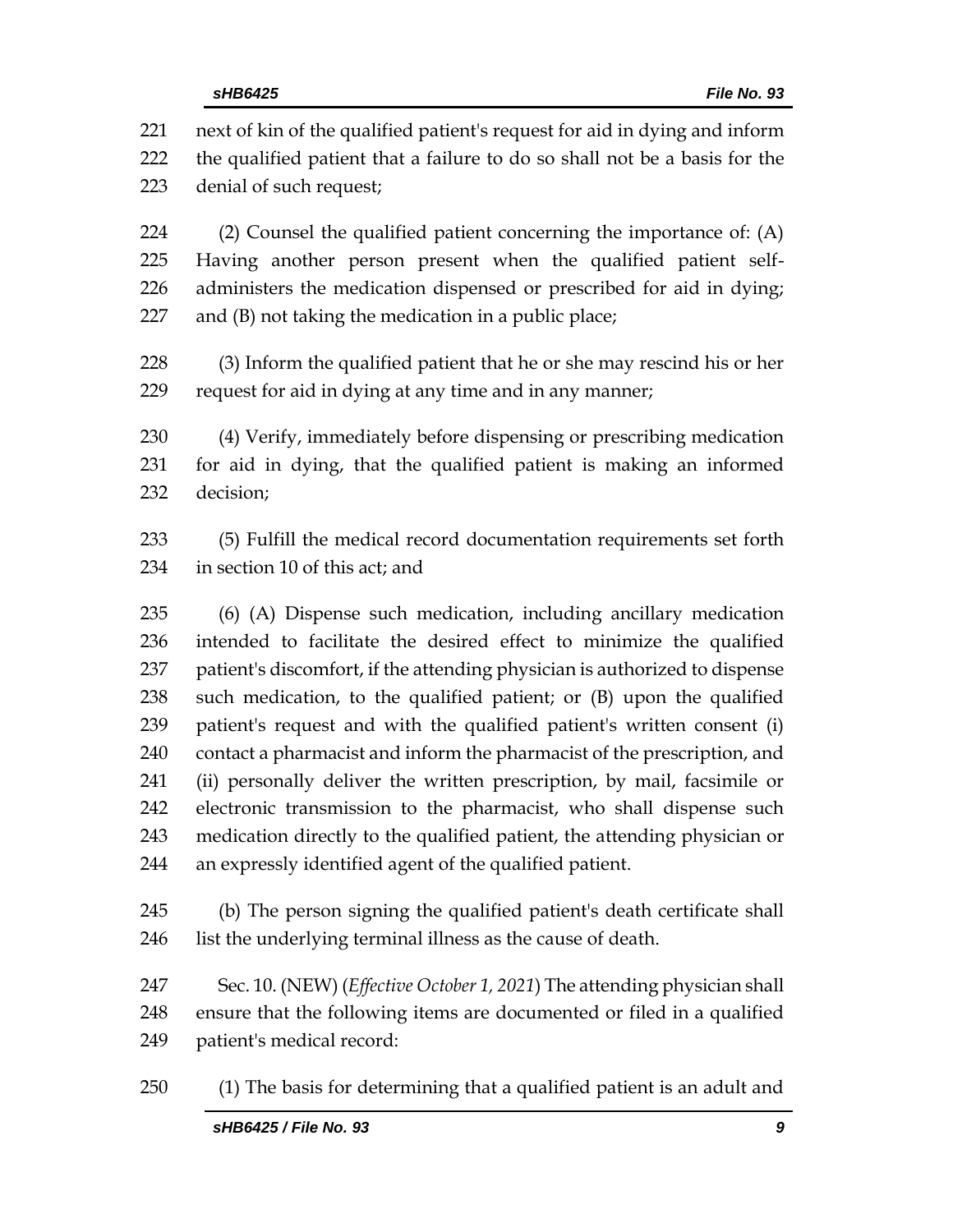a resident of the state;

 (2) All oral requests by a qualified patient for medication for aid in dying;

 (3) All written requests by a qualified patient for medication for aid in dying;

 (4) The attending physician's diagnosis of a qualified patient's terminal illness and prognosis, and a determination that a qualified patient is competent, is acting voluntarily and has made an informed decision to request aid in dying;

 (5) The consulting physician's confirmation of a qualified patient's diagnosis and prognosis, confirmation that a qualified patient is competent, is acting voluntarily and has made an informed decision to request aid in dying;

 (6) A report of the outcome and determinations made during counseling, if counseling was recommended and provided in accordance with section 8 of this act;

 (7) Documentation of the attending physician's offer to a qualified patient to rescind his or her request for aid in dying at the time the attending physician dispenses or prescribes medication for aid in dying; and

 (8) A statement by the attending physician indicating that (A) all requirements under this section and sections 1 to 9, inclusive, of this act have been met, and (B) the steps taken to carry out a qualified patient's request for aid in dying, including the medication dispensed or prescribed.

 Sec. 11. (NEW) (*Effective October 1, 2021*) Any person, other than a qualified patient, in possession of medication dispensed or prescribed 278 for aid in dying that has not been self-administered shall return such medication to the attending physician or the Commissioner of Consumer Protection in accordance with section 21a-252 of the general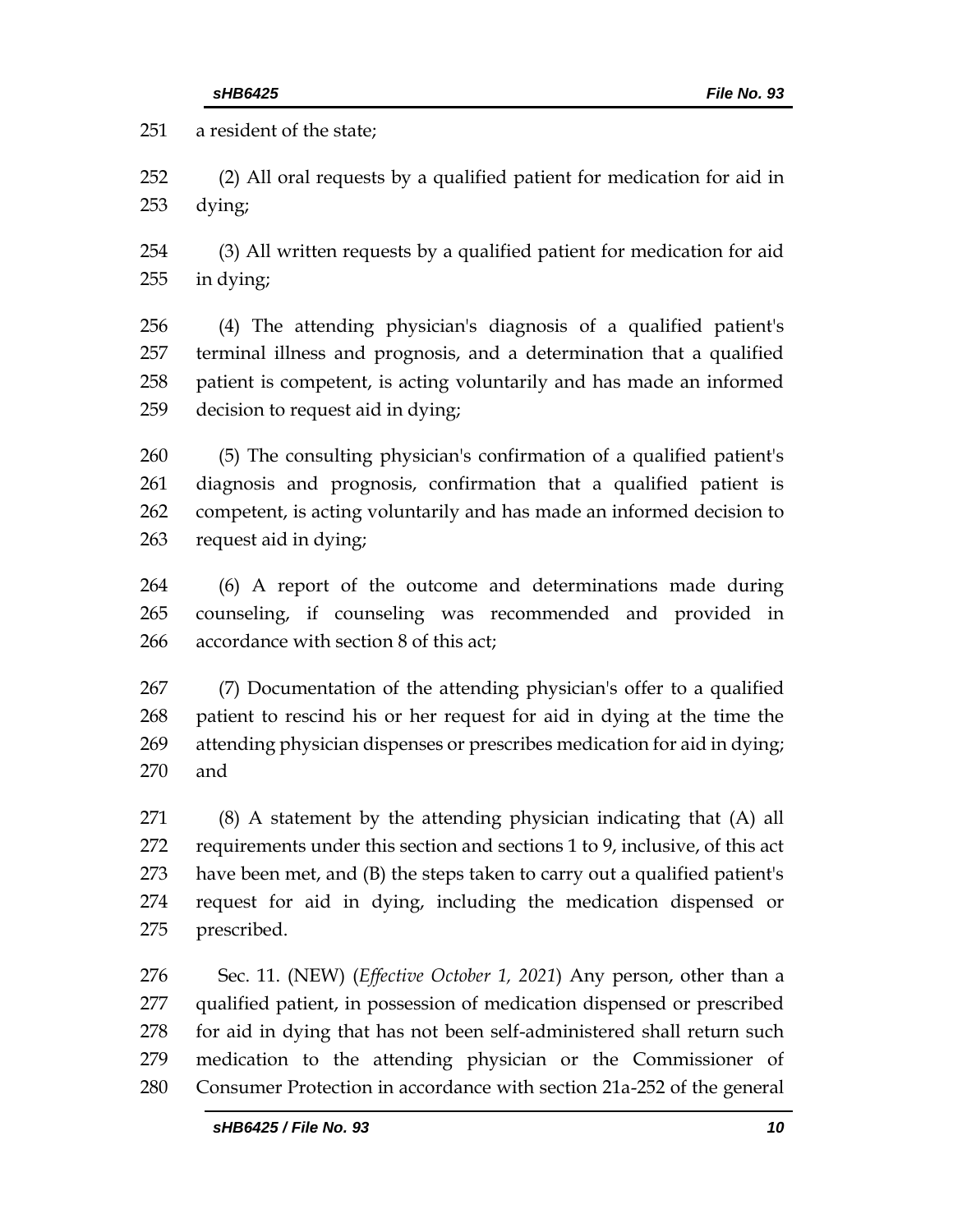statutes.

 Sec. 12. (NEW) (*Effective October 1, 2021*) (a) Any provision of a contract, including, but not limited to, a contract related to an insurance policy or annuity, conditioned on or affected by the making or rescinding of a request for aid in dying shall not be valid.

 (b) Any provision of a will or codicil conditioned on or affected by the making or rescinding of a request for aid in dying shall not be valid.

288 (c) On and after October 1, 2021, the sale, procurement or issuance of any life, health or accident insurance or annuity policy or the rate charged for any such policy shall not be conditioned upon or affected by the making or rescinding of a request for aid in dying.

 (d) A qualified patient's act of requesting aid in dying or self- administering medication dispensed or prescribed for aid in dying shall not constitute suicide for any purpose, including, but not limited to, a criminal prosecution under section 53a-56 of the general statutes.

 Sec. 13. (NEW) (*Effective October 1, 2021*) (a) As used in this section, "participate in the provision of medication" means to perform the duties of an attending physician or consulting physician, a psychiatrist, psychologist or pharmacist in accordance with the provisions of sections 2 to 10, inclusive, of this act. "Participate in the provision of medication" does not include: (1) Making an initial diagnosis of a patient's terminal illness; (2) informing a patient of his or her medical diagnosis or prognosis; (3) informing a patient concerning the provisions of this section, sections 1 to 12, inclusive, of this act and sections 16 to 19, inclusive, of this act, upon the patient's request; or (4) referring a patient to another health care provider for aid in dying.

 (b) Participation in any act described in sections 1 to 12, inclusive, of this act and sections 16 to 19, inclusive, of this act by a patient, health care provider or any other person shall be voluntary. Each health care provider shall individually and affirmatively determine whether to participate in the provision of medication to a qualified patient for aid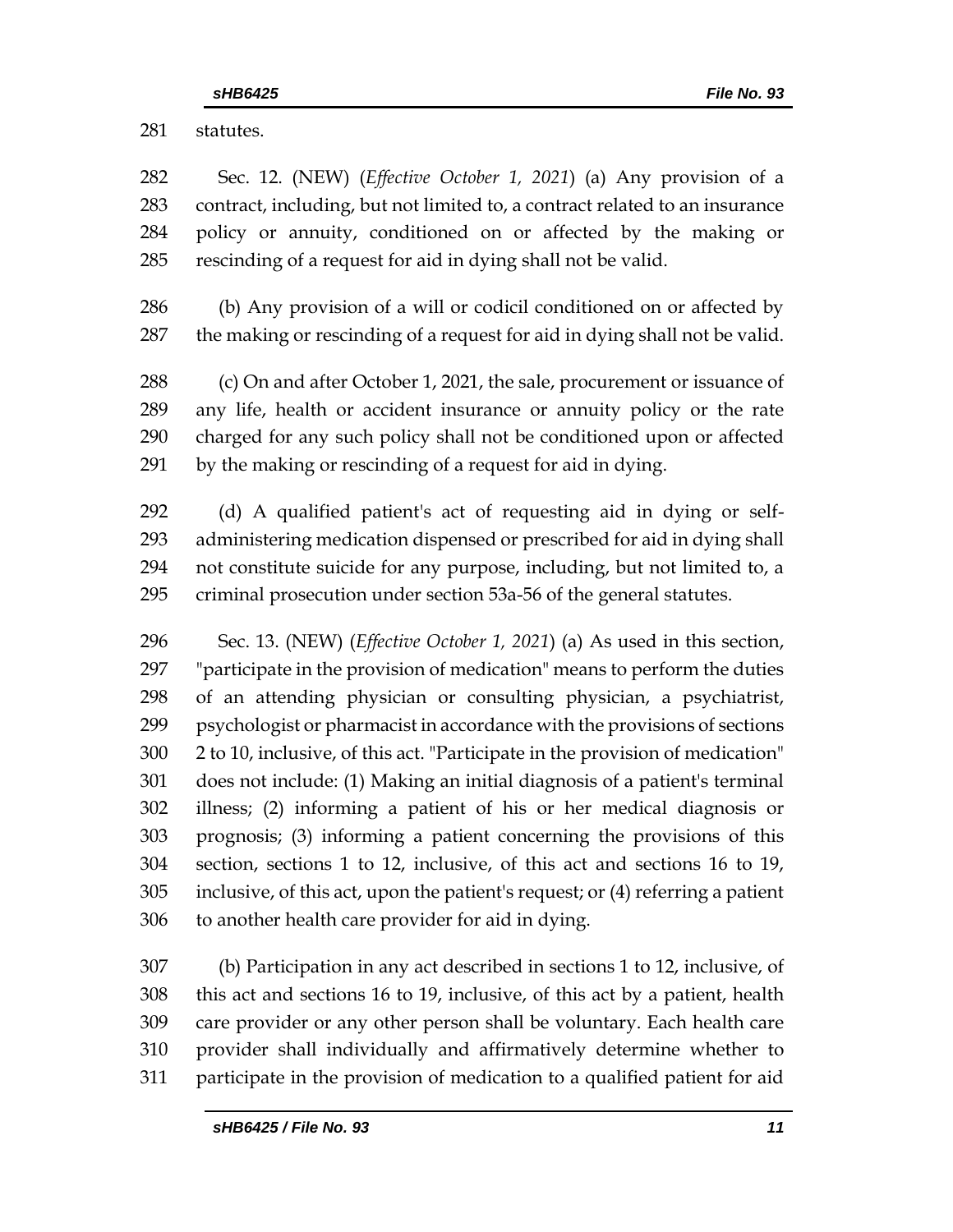in dying. A health care facility shall not require a health care provider to participate in the provision of medication to a qualified patient for aid in dying, but may prohibit such participation in accordance with subsection (d) of this section.

 (c) If a health care provider or health care facility chooses not to participate in the provision of medication to a qualified patient for aid in dying, upon request of a qualified patient, such health care provider or health care facility shall transfer all relevant medical records to any health care provider or health care facility, as directed by a qualified patient.

 (d) A health care facility may adopt written policies prohibiting a health care provider associated with such health care facility from participating in the provision of medication to a patient for aid in dying, provided such facility provides written notice of such policy and any sanctions for violation of such policy to such health care provider. Notwithstanding the provisions of this subsection or any policies adopted in accordance with this subsection, a health care provider may: (1) Diagnose a patient with a terminal illness; (2) inform a patient of his or her medical prognosis; (3) provide a patient with information concerning the provisions of this section, sections 1 to 12, inclusive, of this act and sections 16 to 19, inclusive, of this act, upon a patient's request; (4) refer a patient to another health care facility or health care provider; (5) transfer a patient's medical records to a health care provider or health care facility, as requested by a patient; or (6) participate in the provision of medication for aid in dying when such health care provider is acting outside the scope of his or her employment or contract with a health care facility that prohibits participation in the provision of such medication.

 (e) Except as provided in a policy adopted in accordance with subsection (d) of this section, no health care facility may subject an employee or other person who provides services under contract with the health care facility to disciplinary action, loss of privileges, loss of membership or any other penalty for participating, or refusing to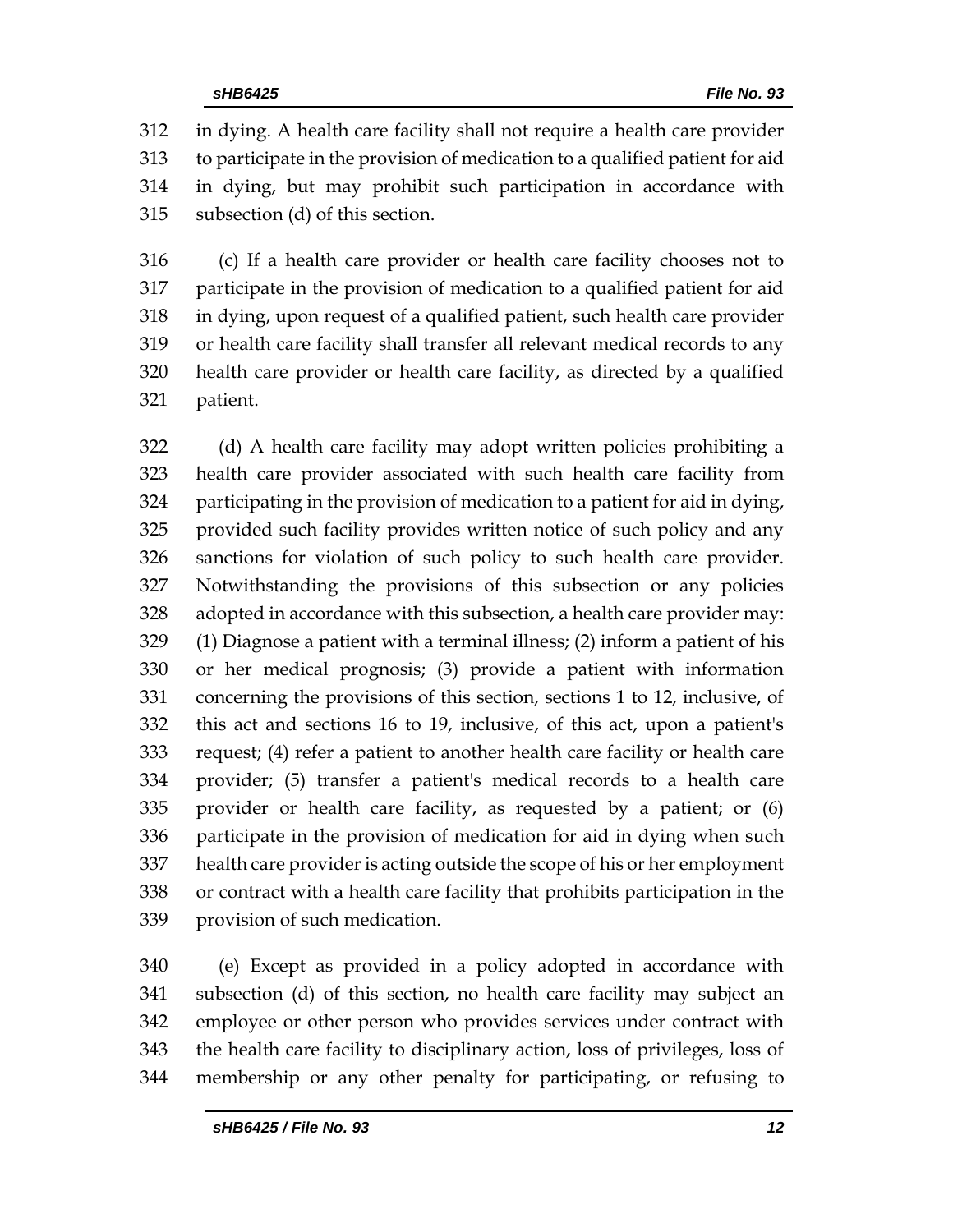participate, in the provision of medication or related activities in good faith compliance with the provisions of this section, sections 1 to 12, inclusive, of this act and sections 16 to 19, inclusive, of this act.

 Sec. 14. (NEW) (*Effective October 1, 2021*) (a) A person is guilty of murder when such person, without authorization of a patient, wilfully alters or forges a request for aid in dying, as described in sections 3 and 4 of this act, or conceals or destroys a rescission of such a request for aid in dying with the intent or effect of causing the patient's death.

 (b) A person is guilty of murder when such person coerces or exerts undue influence on a patient to complete a request for aid in dying, as described in sections 3 and 4 of this act, or coerces or exerts undue influence on a patient to destroy a rescission of such request with the intent or effect of causing the patient's death.

 Sec. 15. (NEW) (*Effective October 1, 2021*) (a) Nothing in sections 1 to 14, inclusive, of this act or sections 16 to 19, inclusive, of this act authorizes a physician or any other person to end another person's life by lethal injection, mercy killing, assisting a suicide or any other active euthanasia.

 (b) Nothing in sections 1 to 14, inclusive, of this act or section 16 to 19, inclusive, of this act authorizes a health care provider or any person, including a qualified patient, to end the qualified patient's life by intravenous or other parenteral injection or infusion, mercy killing, homicide, murder, manslaughter, euthanasia, or any other criminal act.

 (c) Any actions taken in accordance with sections 1 to 14, inclusive, of this act or sections 16 to 19, inclusive, of this act, do not, for any purposes, constitute suicide, assisted suicide, euthanasia, mercy killing, homicide, murder, manslaughter, elder abuse or neglect or any other civil or criminal violation under the general statutes.

 (d) No action taken in accordance with sections 1 to 14, inclusive, of this act or sections 16 to 19, inclusive, of this act shall constitute causing or assisting another person to commit suicide in violation of section 53a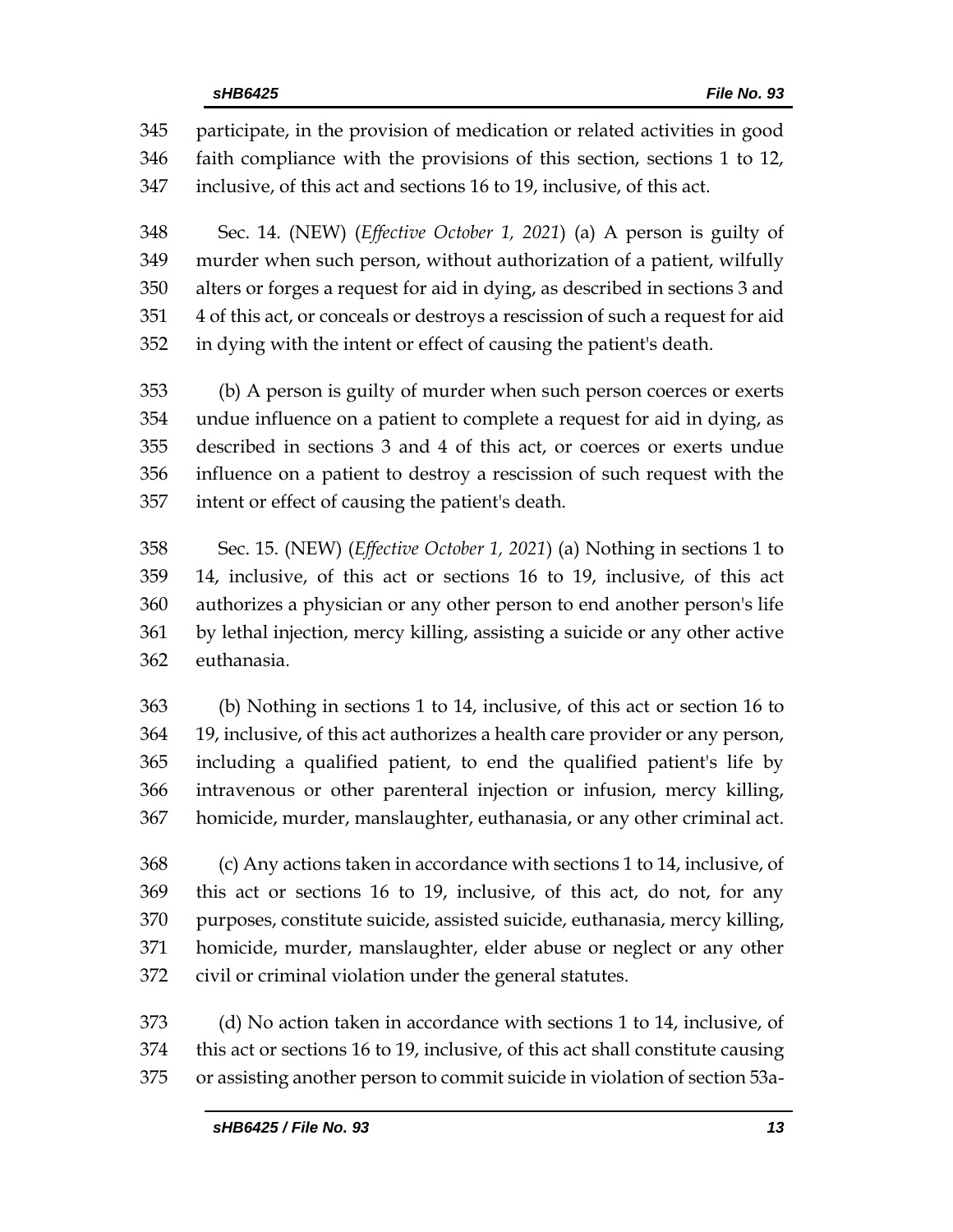54a or 53a-56 of the general statutes.

 (e) No person shall be subject to civil or criminal liability or professional disciplinary action, including, but not limited to, revocation of such person's professional license, for (1) participating in the provision of medication or related activities in good faith compliance with the provisions of sections 1 to 14, inclusive, of this act and sections 16 to 19, inclusive, of this act, or (2) being present at the time a qualified patient self-administers medication dispensed or prescribed for aid in dying.

 (f) An attending physician's dispensing of, or issuance of a prescription for medication for aid in dying or a patient's request for aid in dying, in good faith compliance with the provisions of this act shall not constitute neglect for the purpose of any law or provide the sole basis for appointment of a guardian or conservator for such patient.

 Sec. 16. (NEW) (*Effective October 1, 2021*) Sections 1 to 15, inclusive, of this act or sections 17 to 19, inclusive, of this act do not limit liability for civil damages resulting from negligent conduct or intentional misconduct by any person.

 Sec. 17. (NEW) (*Effective October 1, 2021*) (a) Any person who knowingly possesses, sells or delivers medication dispensed or prescribed for aid in dying for any purpose other than delivering such medication to a qualified patient, or returning such medication in accordance with section 11 of this act, shall be guilty of a class D felony.

 (b) Nothing in sections 1 to 16, inclusive, of this act or section 18 or 19 of this act shall preclude criminal prosecution under any provision of law for conduct that is inconsistent with said sections.

 Sec. 18. (NEW) (*Effective October 1, 2021*) Nothing in sections 1 to 17, inclusive, of this act or section 19 of this act shall limit the jurisdiction or authority of the nonprofit entity designated by the Governor to serve as the Connecticut protection and advocacy system under section 46a-10b of the general statutes.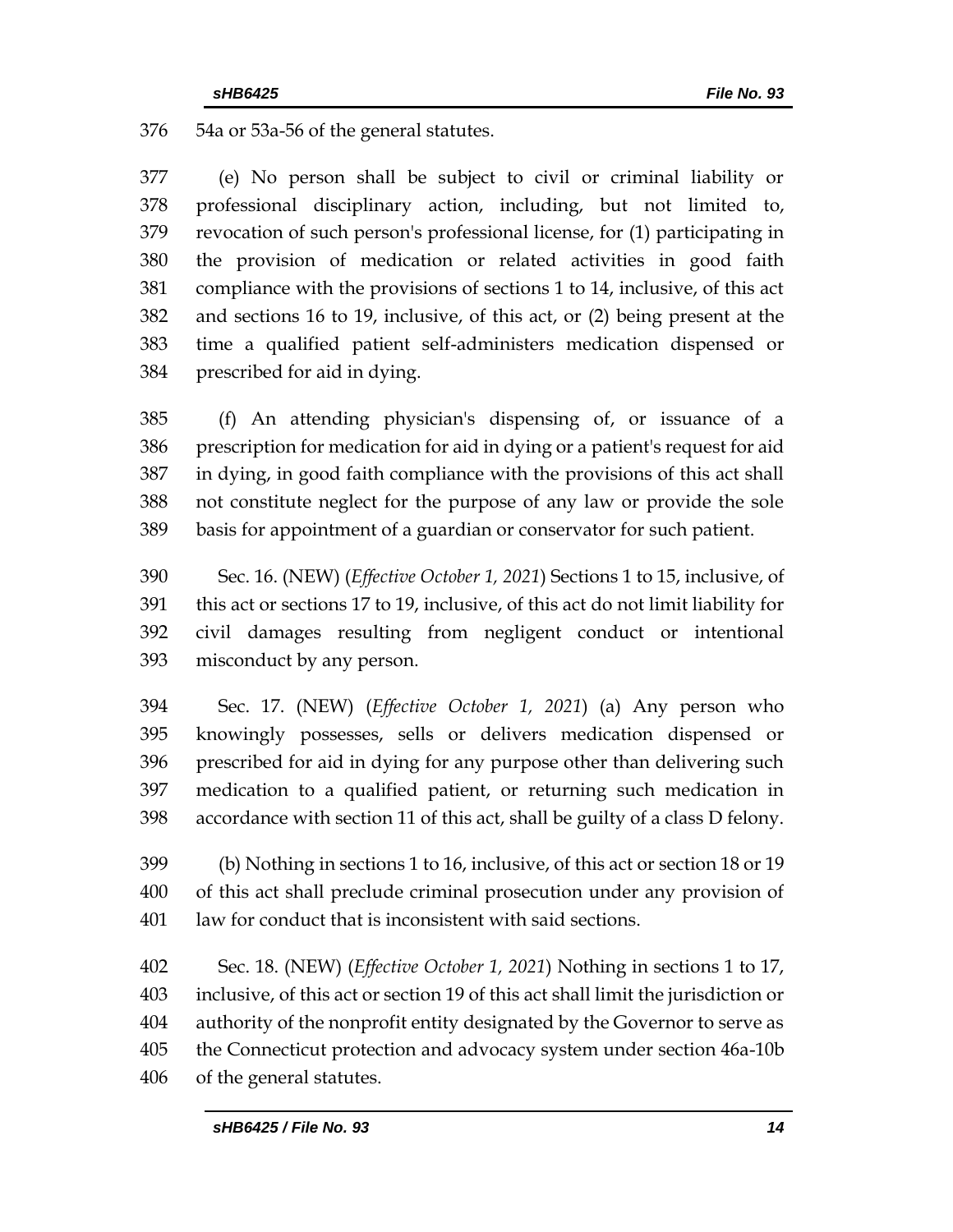| 407 | Sec. 19. (NEW) (Effective October 1, 2021) No person who serves as an      |
|-----|----------------------------------------------------------------------------|
| 408 | attending physician or consulting physician shall inherit or receive any   |
| 409 | part of the estate of such qualified patient, whether under the provisions |
| 410 | of law relating to intestate succession or as a devisee or legatee, or     |
| 411 | otherwise under the will of such qualified patient, or receive any         |
| 412 | property as beneficiary or survivor of such qualified patient after such   |
| 413 | qualified patient has self-administered medication dispensed or            |
| 414 | prescribed for aid in dying.                                               |

| This act shall take effect as follows and shall amend the following |                 |             |  |  |  |  |
|---------------------------------------------------------------------|-----------------|-------------|--|--|--|--|
| sections:                                                           |                 |             |  |  |  |  |
|                                                                     |                 |             |  |  |  |  |
| Section 1                                                           | October 1, 2021 | New section |  |  |  |  |
| Sec. 2                                                              | October 1, 2021 | New section |  |  |  |  |
| Sec. 3                                                              | October 1, 2021 | New section |  |  |  |  |
| Sec. 4                                                              | October 1, 2021 | New section |  |  |  |  |
| Sec. 5                                                              | October 1, 2021 | New section |  |  |  |  |
| Sec. 6                                                              | October 1, 2021 | New section |  |  |  |  |
| Sec. 7                                                              | October 1, 2021 | New section |  |  |  |  |
| Sec. 8                                                              | October 1, 2021 | New section |  |  |  |  |
| Sec. 9                                                              | October 1, 2021 | New section |  |  |  |  |
| Sec. 10                                                             | October 1, 2021 | New section |  |  |  |  |
| Sec. 11                                                             | October 1, 2021 | New section |  |  |  |  |
| Sec. 12                                                             | October 1, 2021 | New section |  |  |  |  |
| Sec. 13                                                             | October 1, 2021 | New section |  |  |  |  |
| Sec. 14                                                             | October 1, 2021 | New section |  |  |  |  |
| Sec. 15                                                             | October 1, 2021 | New section |  |  |  |  |
| Sec. 16                                                             | October 1, 2021 | New section |  |  |  |  |
| Sec. 17                                                             | October 1, 2021 | New section |  |  |  |  |
| Sec. 18                                                             | October 1, 2021 | New section |  |  |  |  |
| Sec. 19                                                             | October 1, 2021 | New section |  |  |  |  |

# *Statement of Legislative Commissioners:*

In Sections 1, 2(b), 4 and 7, "this act" was substituted for internal references that encompassed all of the sections in the bill, for clarity and to avoid repetition.

*PH Joint Favorable Subst. -LCO*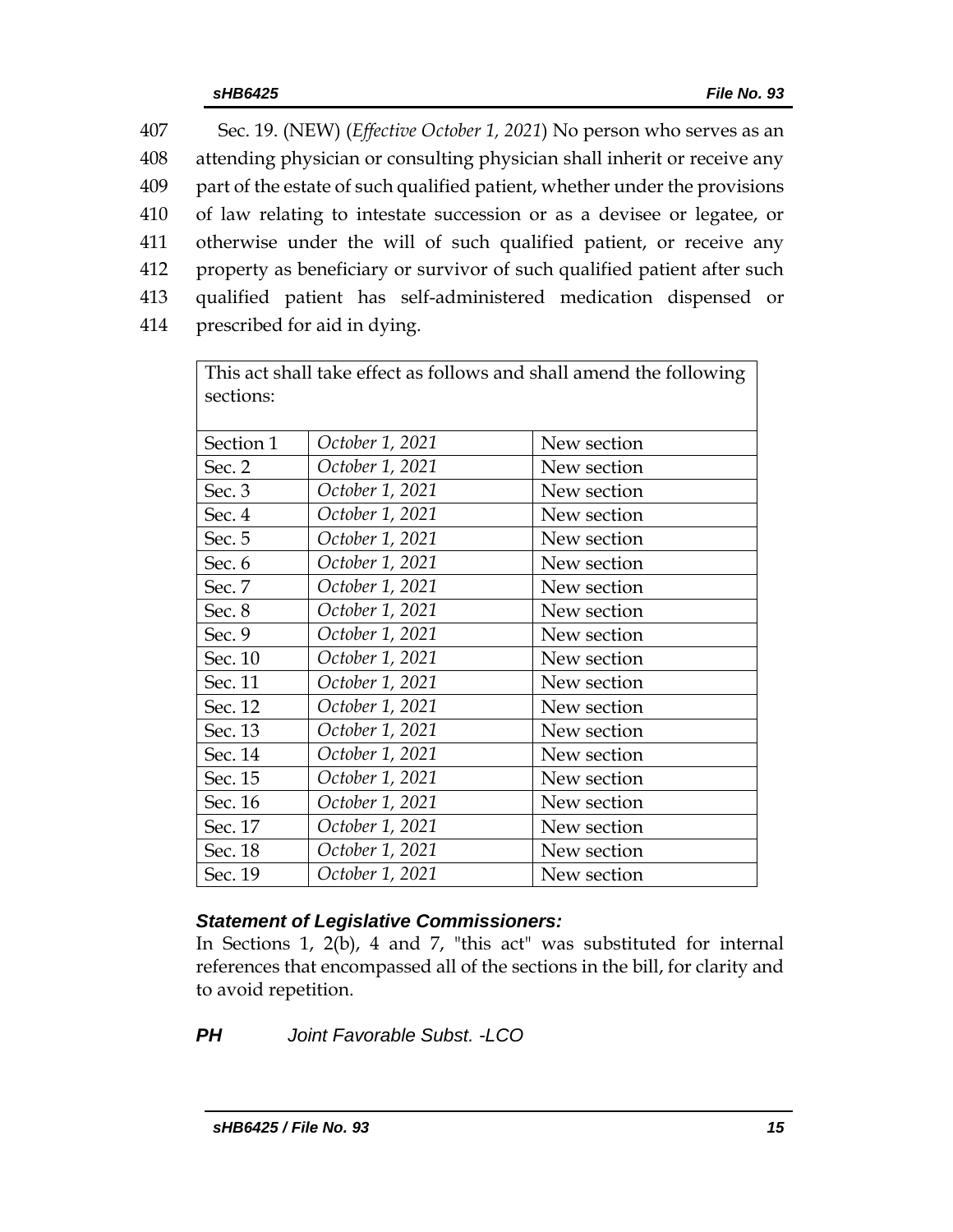*The following Fiscal Impact Statement and Bill Analysis are prepared for the benefit of the members of the General Assembly, solely for purposes of information, summarization and explanation and do not represent the intent of the General Assembly or either chamber thereof for any purpose. In general,*  fiscal impacts are based upon a variety of informational sources, including the analyst's professional *knowledge. Whenever applicable, agency data is consulted as part of the analysis, however final products do not necessarily reflect an assessment from any specific department.*

# *OFA Fiscal Note*

#### *State Impact:*

| <b>Agency Affected</b>            | <b>Fund-Effect</b> | FY 22 \$  | FY 23 \$  |
|-----------------------------------|--------------------|-----------|-----------|
| Consumer Protection, Dept.        | GF - Cost          | 140,468   | 144,682   |
| State Comptroller - Fringe        | GF - Cost          | 58,013    | 59,754    |
| Benefits <sup>1</sup>             |                    |           |           |
| Correction, Dept.; Judicial Dept. | GF - Potential     | See Below | See Below |
| (Probation)                       | Cost               |           |           |
| Resources of the General Fund     | GF - Potential     | See Below | See Below |
|                                   | Revenue Gain       |           |           |

Note: GF=General Fund

### *Municipal Impact:* None

#### *Explanation*

The bill allows terminally ill adults to obtain and use prescriptions of lethal medications resulting in a cost to the Department of Consumer Protection (DCP) and the Office of the State Comptroller to hire two additional employees. The bill requires DCP to accept and destroy unused medications, investigate non-compliant pharmacists, and investigate complaints. To meet the requirements of the bill, DCP will need to hire one processing technician and one drug control agent for a salary and fringe benefit cost of \$198,481 in FY 22 and \$204,436 in FY 23.

The bill also clarifies certain acts related to aid in dying for terminally ill patients as murder and class D felonies. To the extent that this change results in increased penalties, this provision may result in a potential

 $\overline{a}$ 

 $1$ The fringe benefit costs for most state employees are budgeted centrally in accounts administered by the Comptroller. The estimated active employee fringe benefit cost associated with most personnel changes is 41.3% of payroll in FY 22 and FY 23.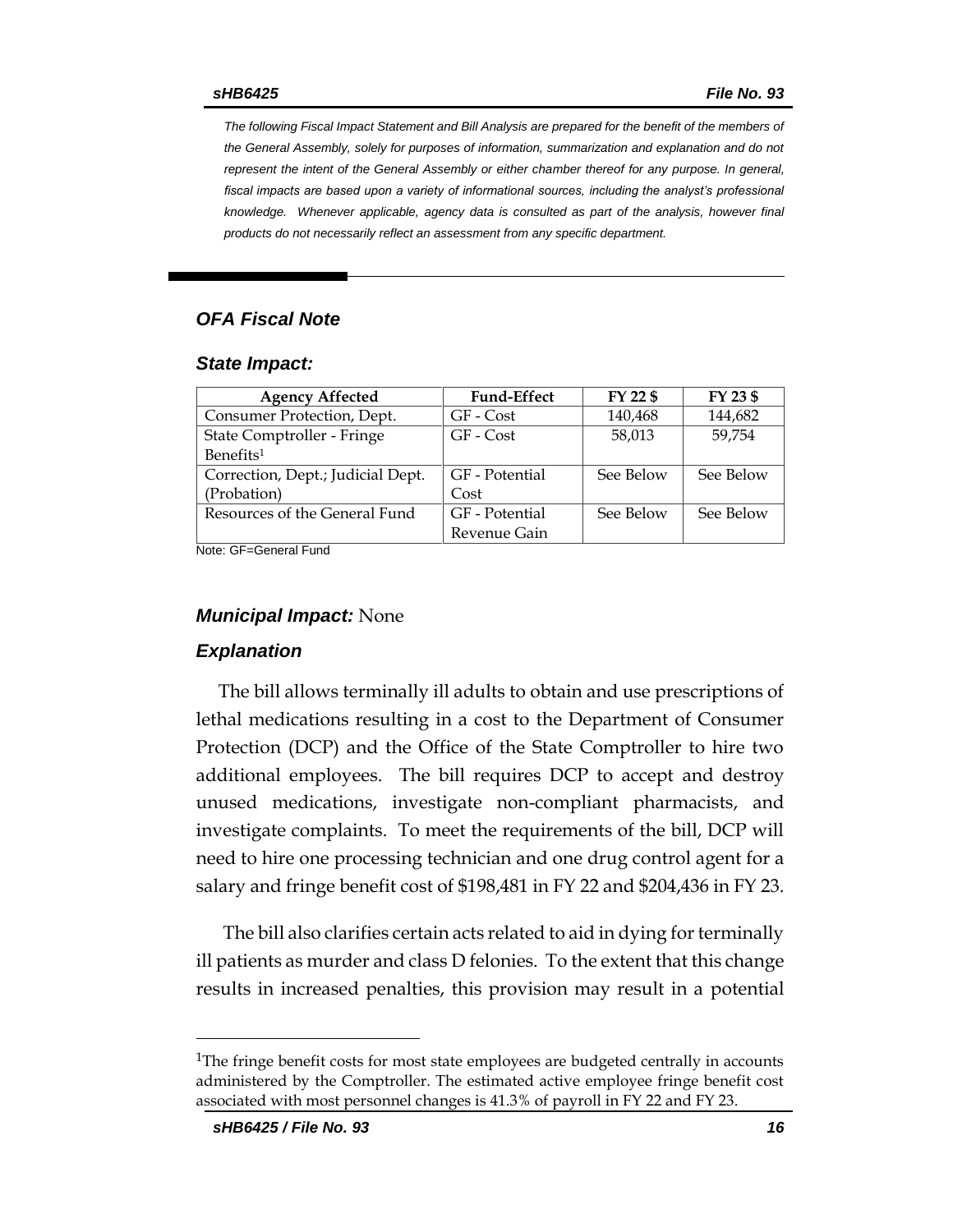cost for incarceration or probation and a potential revenue gain from fines assessed. On average, the marginal cost to the state for incarcerating an offender for the year is \$2,200<sup>2</sup> while the average marginal cost for supervision in the community is less than \$700<sup>3</sup> each year.

### *The Out Years*

The annualized ongoing fiscal impact identified above would continue into the future subject to inflation and the number of offenders.

 $\overline{a}$ 

<sup>2</sup> Inmate marginal cost is based on increased consumables (e.g. food, clothing, water, sewage, living supplies, etc.) This does not include a change in staffing costs or utility expenses because these would only be realized if a unit or facility opened.

<sup>3</sup> Probation marginal cost is based on services provided by private providers and only includes costs that increase with each additional participant. This does not include a cost for additional supervision by a probation officer unless a new offense is anticipated to result in enough additional offenders to require additional probation officers.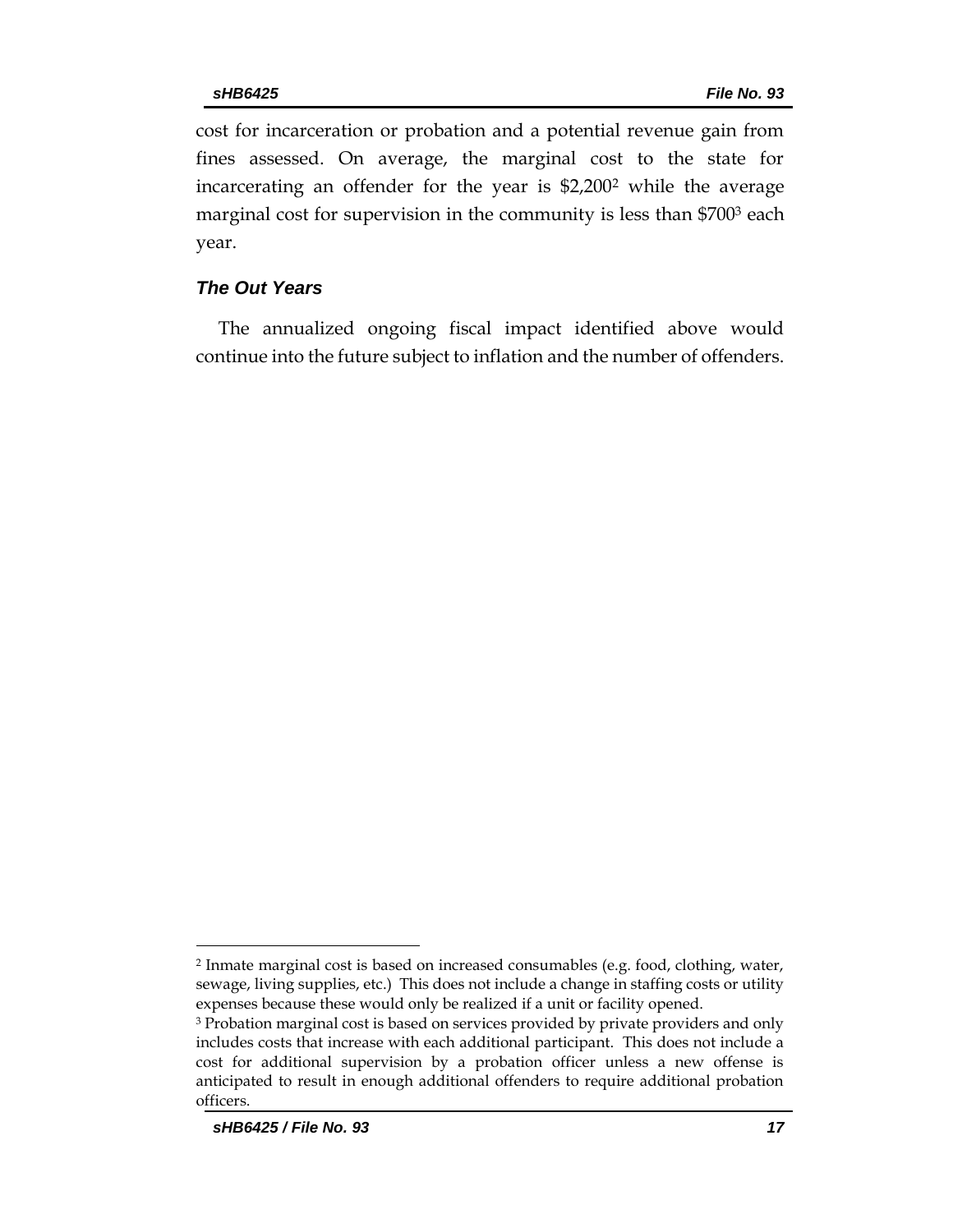# **OLR Bill Analysis sHB 6425**

# *AN ACT CONCERNING AID IN DYING FOR TERMINALLY ILL PATIENTS.*

### **SUMMARY**

This bill allows terminally ill adults, under specified conditions, to obtain and use prescriptions to self-administer lethal medications. To request aid in dying, the bill requires that a patient voluntarily express his or her wish to receive the medication by making two oral requests (at least 15 days apart) and a written request to his or her attending physician (i.e., the physician with primary responsibility for the patient's medical care and treatment of the patient's terminal illness).

To be eligible, the patient must be (1) a competent adult (age 18 or older), (2) a Connecticut resident, and (3) determined by his or her attending physician to have a terminal illness (i.e., the final stage of an incurable condition that the attending physician anticipates, within reasonable medical judgment, will produce death within six months). Also, a consulting physician must examine the patient and confirm the attending physician's diagnosis and confirm that the patient is competent and acting voluntarily.

Among other provisions, the bill:

- 1. requires two witnesses for a written request for aid in dying to be valid;
- 2. allows only patients themselves, and not anyone acting on their behalf (e.g., agents under a living will or conservators), to request aid in dying;
- 3. requires the attending or consulting physician to refer the patient for counseling if they determine that the patient may be suffering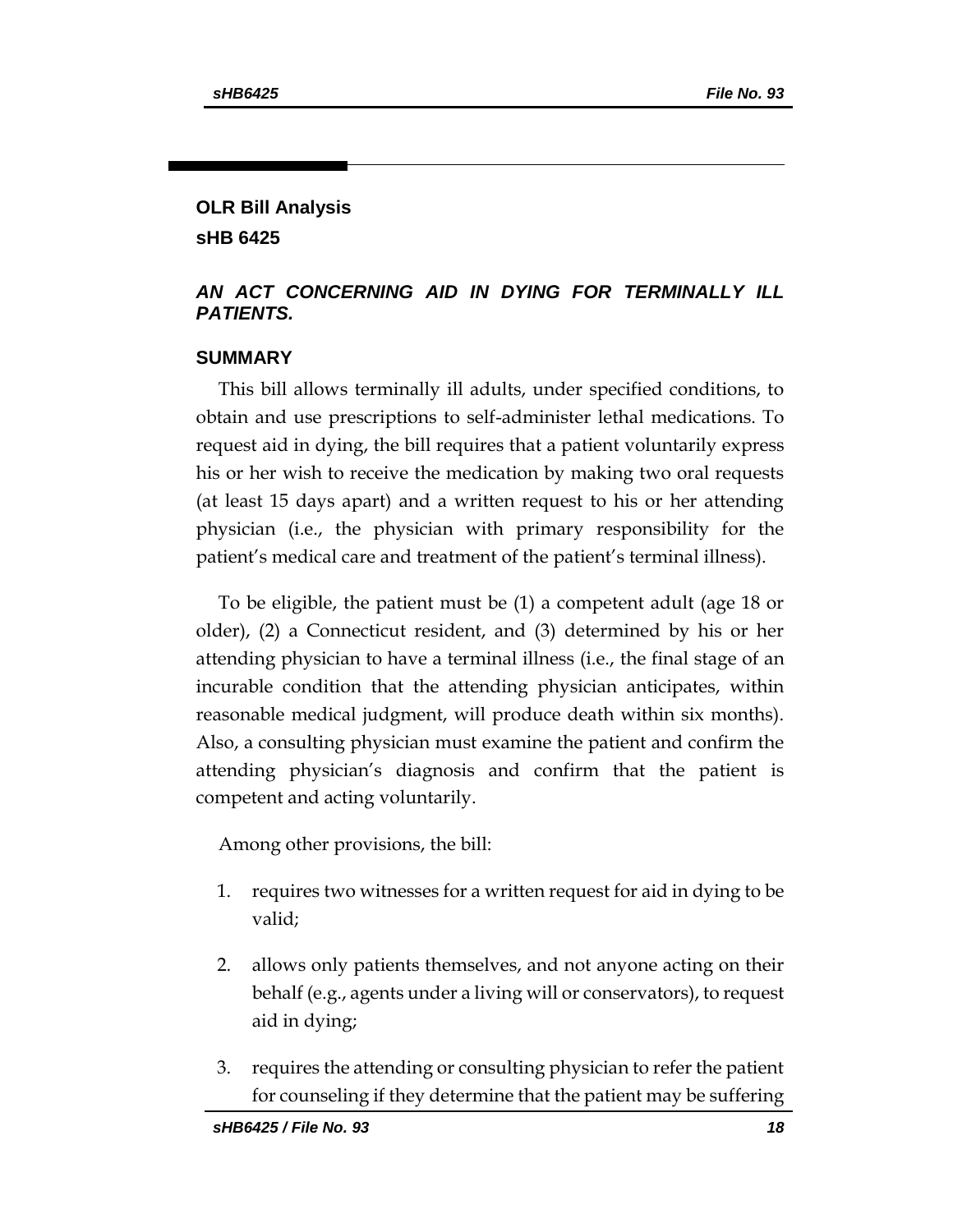from a condition causing impaired judgment;

- 4. establishes several procedural and recordkeeping requirements for attending physicians when they receive a request for aid in dying and when they determine the patient qualifies;
- 5. allows patients to rescind an aid in dying request at any time and in any manner;
- 6. prohibits health care facilities from requiring their providers to participate in providing aid in dying medication; and
- 7. makes someone guilty of murder for certain fraudulent acts in connection with an aid in dying request, such as willfully altering or forging a request or coercing or exerting undue influence on a patient to complete a request.

EFFECTIVE DATE: October 1, 2021

# **§§ 2-4 — REQUESTING AID IN DYING**

Under the bill, "aid in dying" is the medical practice of a physician prescribing medication to a terminally ill qualified patient, which the patient may self-administer to bring about his or her death. "Selfadminister" is a qualified patient's voluntary, conscious, and affirmative act of ingesting medication.

# *Eligibility (§ 2)*

To request aid in dying, the bill requires that a patient voluntarily express his or her wish to receive aid in dying and be:

- 1. an adult (i.e., age 18 or older);
- 2. a Connecticut resident;
- 3. competent (see below); and
- 4. determined by his or her attending physician to have a terminal illness.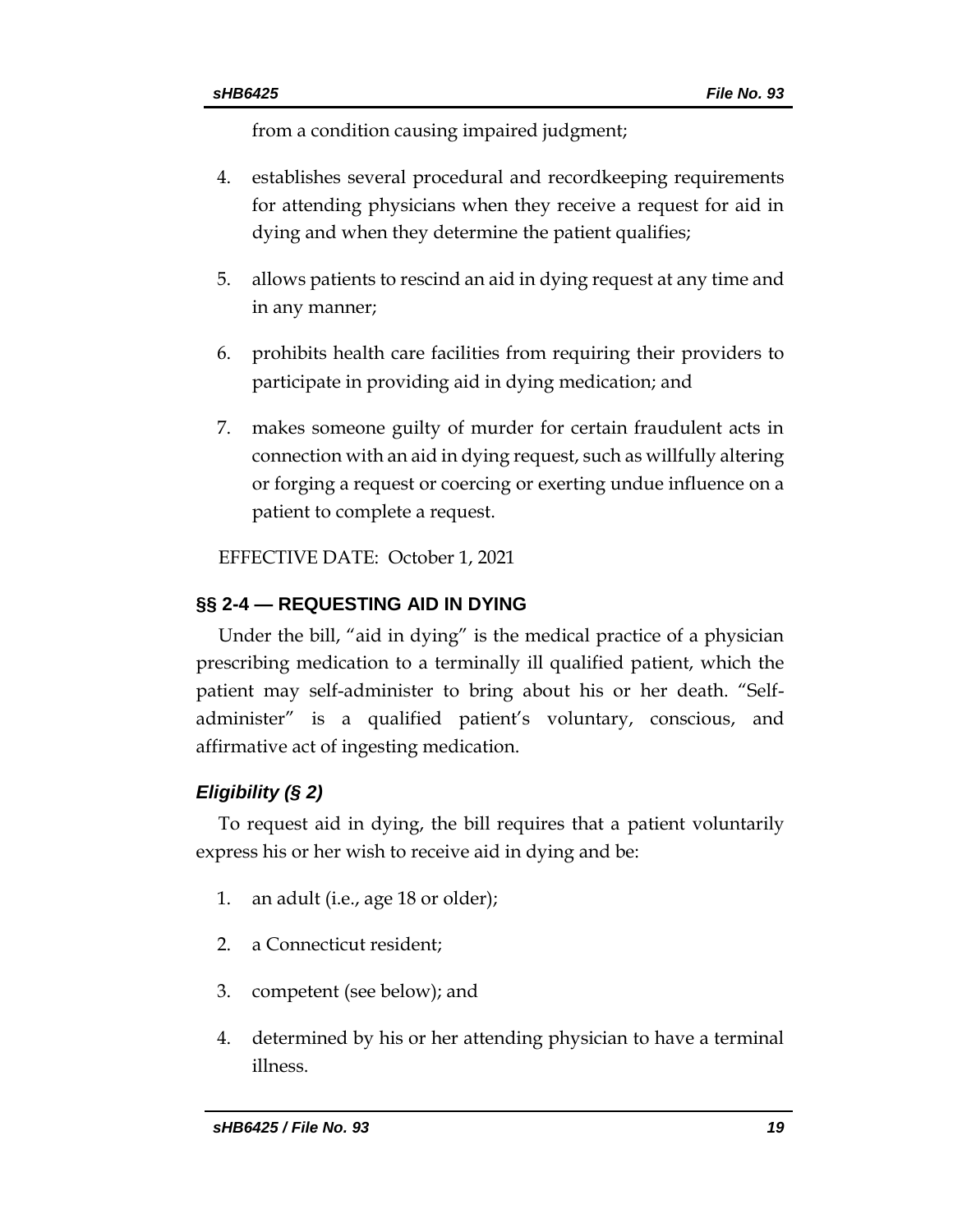A "qualified patient" is one who meets the foregoing criteria and has satisfied the bill's other requirements (see below through section 9). Such a patient may request aid in dying by making two oral requests and one written request, as explained below.

Under the bill, a patient is "competent" if, in the opinion of his or her attending or consulting physician, psychiatrist, psychologist, or licensed clinical social worker (LCSW), the patient has the capacity to understand and acknowledge the nature and consequences of health care decisions, including the benefits and disadvantages of treatment, to make an informed decision and to communicate that decision to a health care provider. This includes communicating through a person familiar with the patient's manner of communicating.

The bill prohibits anyone from acting on a patient's behalf for purposes of the bill, including an agent under a living will, an attorneyin-fact under a durable power of attorney, a guardian, or a conservator.

# *Request Process (§ 3)*

Before receiving aid in dying, a patient must make three requests to his or her attending physician: two oral requests, at least 15 days apart, and one written request. (The bill does not specify whether the written request must follow the oral requests.)

The written request must be signed and dated by the patient and witnessed by at least two people in the patient's presence. Each witness must attest in writing, that to the best of his or her knowledge and belief, the patient (1) appears to be of sound mind and (2) is acting voluntarily and not being coerced to sign the request.

The bill provides a form for the written requests and requires that these requests be substantially similar to that form (see below).

Under the bill, a patient's act of requesting aid in dying, or a qualified patient's self-administration of aid in dying medication, must not provide the sole basis for appointing a conservator or guardian for the patient.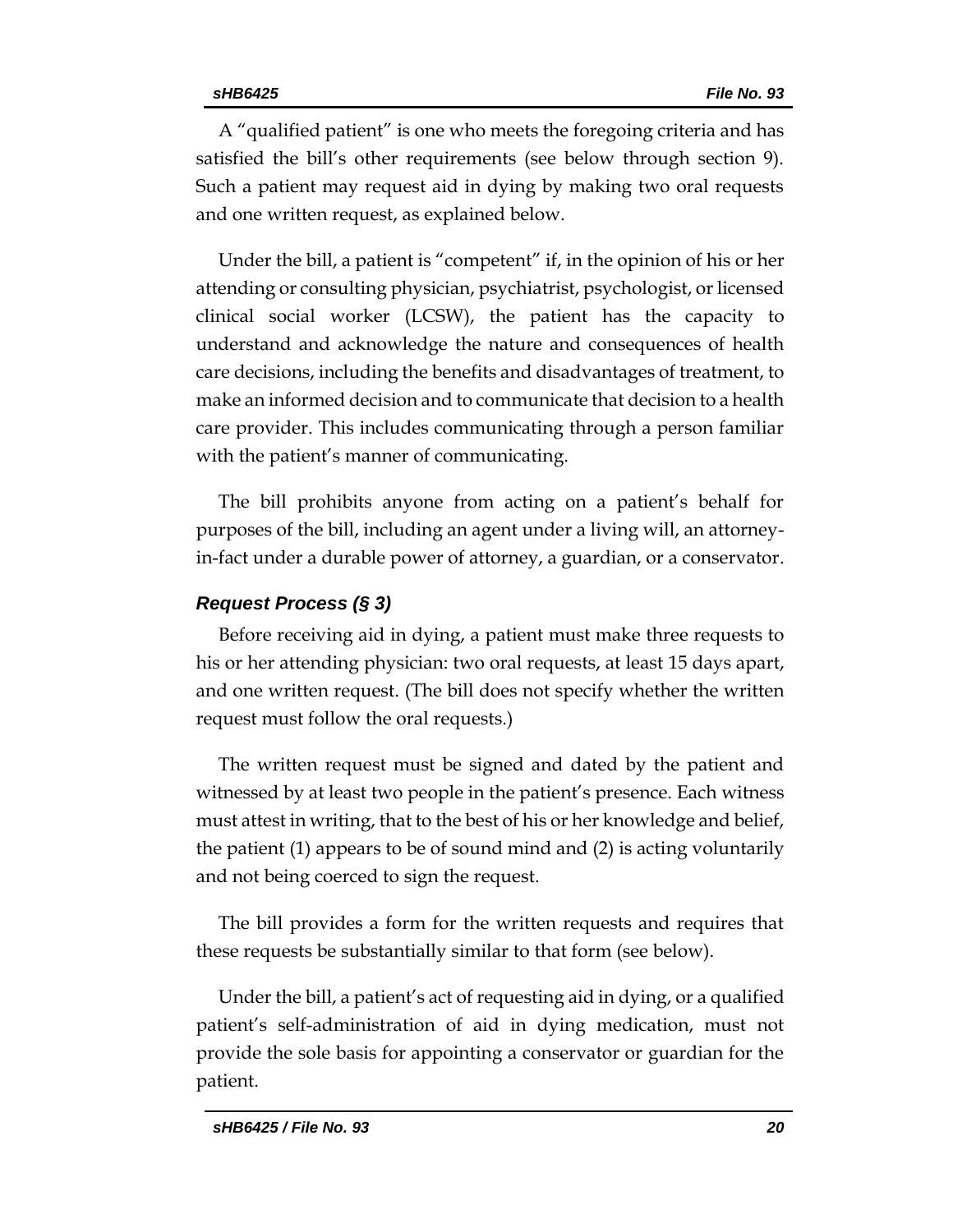#### *Form of Written Request (§ 4)*

The bill requires written requests for aid in dying to be substantially the same as the following form:

#### REQUEST FOR MEDICATION TO AID IN DYING

I, .…, am an adult of sound mind.

I am a resident of the State of Connecticut.

I am suffering from …., which my attending physician has determined is an incurable and irreversible medical condition that will, within reasonable medical judgment, result in death within six months from the date on which this document is executed. This diagnosis of a terminal illness has been medically confirmed by another physician.

I have been fully informed of my diagnosis, prognosis, the nature of medication to be dispensed or prescribed to aid me in dying, the potential associated risks, the expected result, feasible alternatives to aid in dying and additional health care treatment options, including palliative care and the availability of counseling with a psychologist, psychiatrist or licensed clinical social worker.

I request that my attending physician dispense or prescribe medication that I may self-administer for aid in dying. I authorize my attending physician to contact a pharmacist to fill the prescription for such medication, upon my request.

#### INITIAL ONE:

…. I have informed my family of my decision and taken family opinions into consideration.

…. I have decided not to inform my family of my decision.

…. I have no family to inform of my decision.

I understand that I have the right to rescind this request at any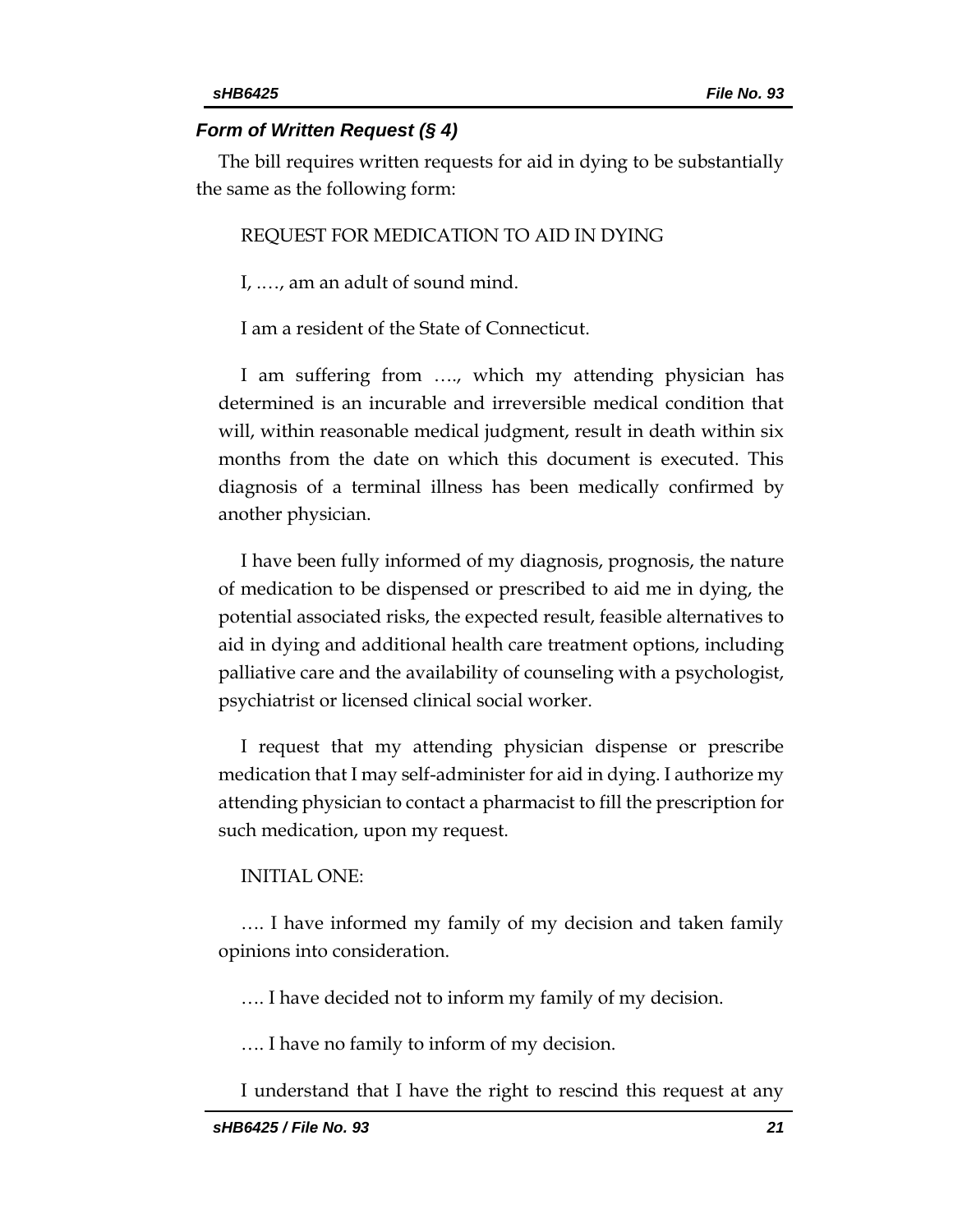time.

I understand the full import of this request and I expect to die if and when I take the medication to be dispensed or prescribed. I further understand that although most deaths occur within one hour, my death may take longer and my attending physician has counseled me about this possibility.

I make this request voluntarily and without reservation, and I accept full responsibility for my decision to request aid in dying.

Signed: ….

Dated: ….

### DECLARATION OF WITNESSES

By initialing and signing below on the date the person named above signs, I declare that:

Witness 1 …. Witness 2 ….

Initials …. Initials ….

…. 1. The person making and signing the request is personally known to me or has provided proof of identity;

…. 2. The person making and signing the request signed this request in my presence on the date of the person's signature;

…. 3. The person making the request appears to be of sound mind and not under duress, fraud or undue influence.

Printed Name of Witness 1 ….

Signature of Witness 1 …. Date ….

Printed Name of Witness 2 ….

Signature of Witness 2 …. Date ….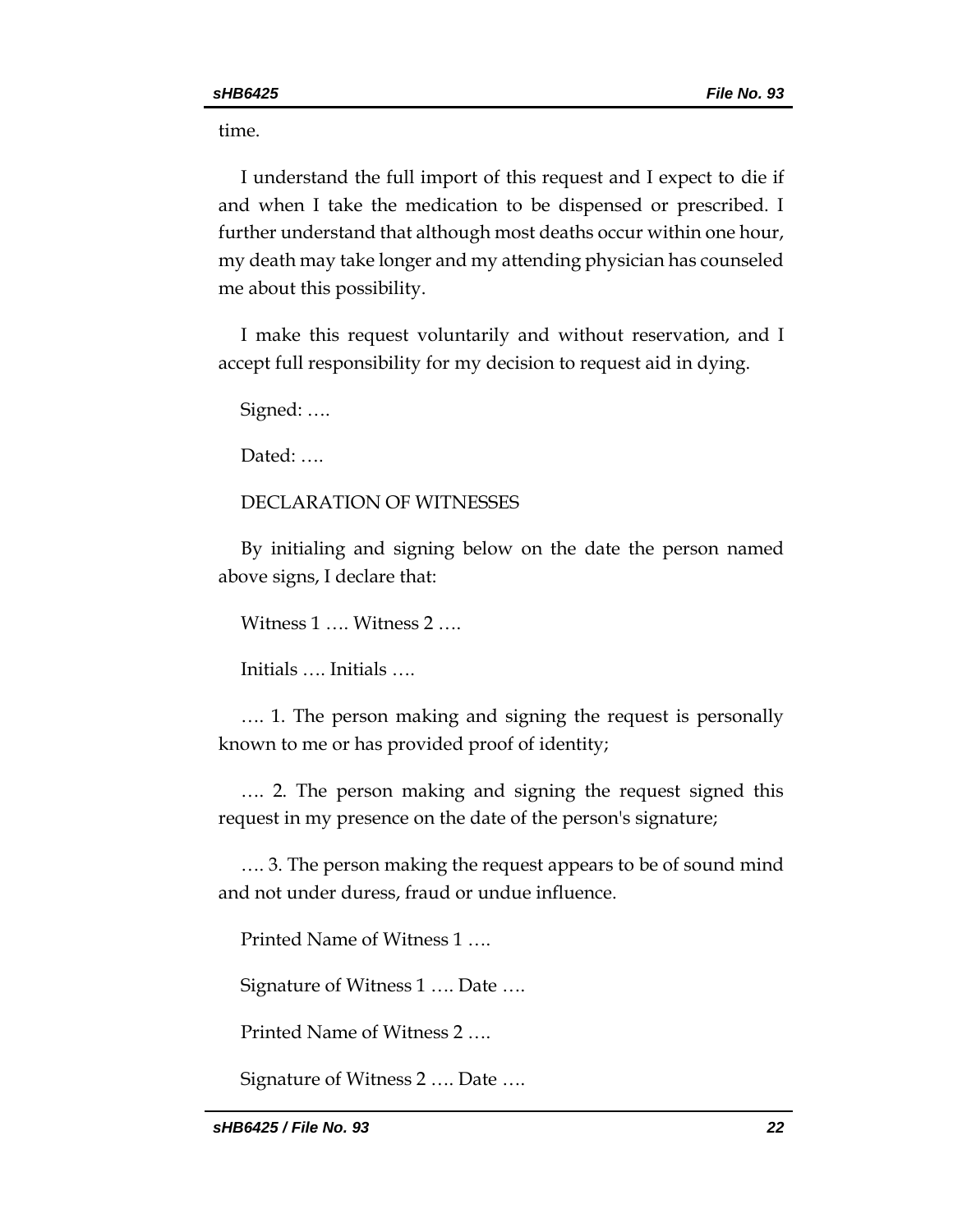#### **§ 5 — RESCISSION OF AID IN DYING REQUEST**

The bill allows qualified patients to rescind aid in dying requests at any time and in any manner without regard to their mental state.

Under the bill, a qualified patient's attending physician must offer the patient an opportunity to rescind an aid in dying request when the patient makes his or her second oral request. The bill prohibits attending physicians from dispensing or prescribing aid in dying medication without first offering the patient a second opportunity to rescind the request.

# **§§ 6-10 — PROCESS TO PRESCRIBE OR DISPENSE AID IN DYING MEDICATION**

### *Steps to Verify Eligibility (§ 6)*

Under the bill, when an attending physician receives a patient's first oral request for aid in dying, the physician must determine that the patient is a competent adult, has a terminal illness, and is voluntarily making the request. The physician cannot make this determination solely based on the patient's age, disability, or any specific illness.

The physician must also require the patient to demonstrate Connecticut residency by showing (1) a driver's license, (2) a voter registration card, or (3) any other government-issued document that the physician reasonably believes demonstrates state residency.

The physician must also ensure that the patient is making an informed decision by informing the patient of (1) his or her diagnosis and prognosis; (2) the potential risks and probable results of taking the medication; (3) feasible alternatives and treatment options, including palliative care; and (4) the availability of counseling with a psychologist, psychiatrist, or LCSW. The physician must fully inform the patient of these matters, and the patient's decision must be based on understanding and acknowledging the relevant facts.

#### *Consulting Physician (§§ 6 & 7)*

The bill also requires the attending physician to refer the patient to a consulting physician qualified by specialty or experience to make a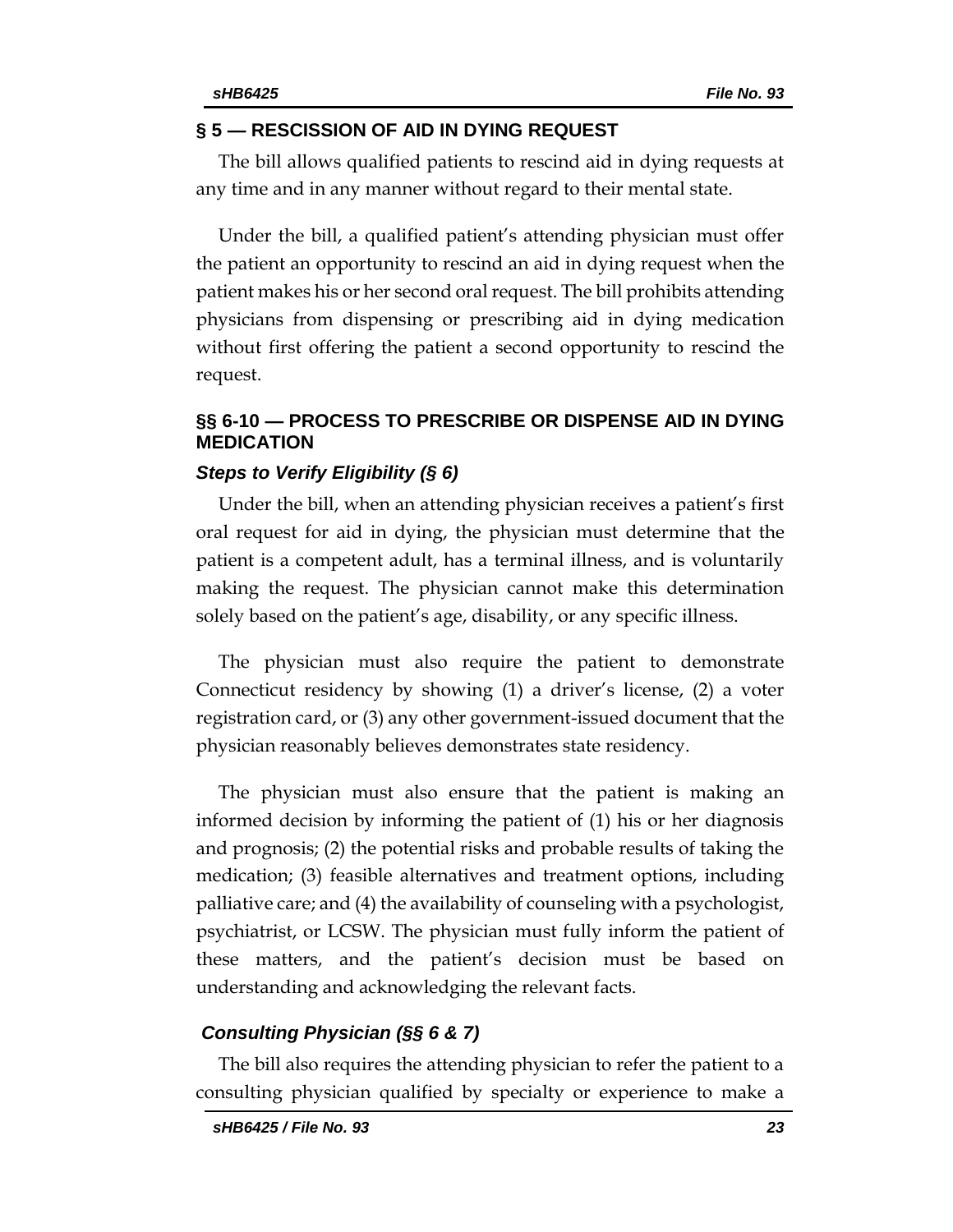diagnosis and prognosis about the terminal illness. The consulting physician must confirm the diagnosis and prognosis and determine that the patient is competent, has made the request voluntarily, and has made an informed decision. The consulting physician must examine the patient and the patient's medical records. The confirmation of the terminal diagnosis must be in writing.

# *Counseling Referral (§ 8)*

Under the bill, if either the attending or consulting physician believes that the patient's judgment may be impaired by a psychiatric or psychological condition (including depression), then that physician must refer the patient for counseling to determine whether the patient is competent to request aid in dying.

In that case, the bill prohibits the attending physician from providing the patient aid in dying until the counselor (a psychiatrist, psychologist, or LCSW) determines that the patient is not suffering from such a condition.

# *Steps After Second Request (§ 9)*

Under the bill, after both physicians determine that the patient is qualified to obtain aid in dying and the patient makes his or her second oral request, the attending physician must take other specified steps, as outlined below. (While the bill requires these actions after the patient's second oral request, it additionally requires the patient to make a written request, as explained above.)

The attending physician must:

- 1. recommend that the patient notify his or her next-of-kin of the aid in dying request, but inform the patient that he or she is not required to do so;
- 2. counsel the patient on the importance of (a) having someone else there when the patient self-administers the medication and (b) not taking it in public;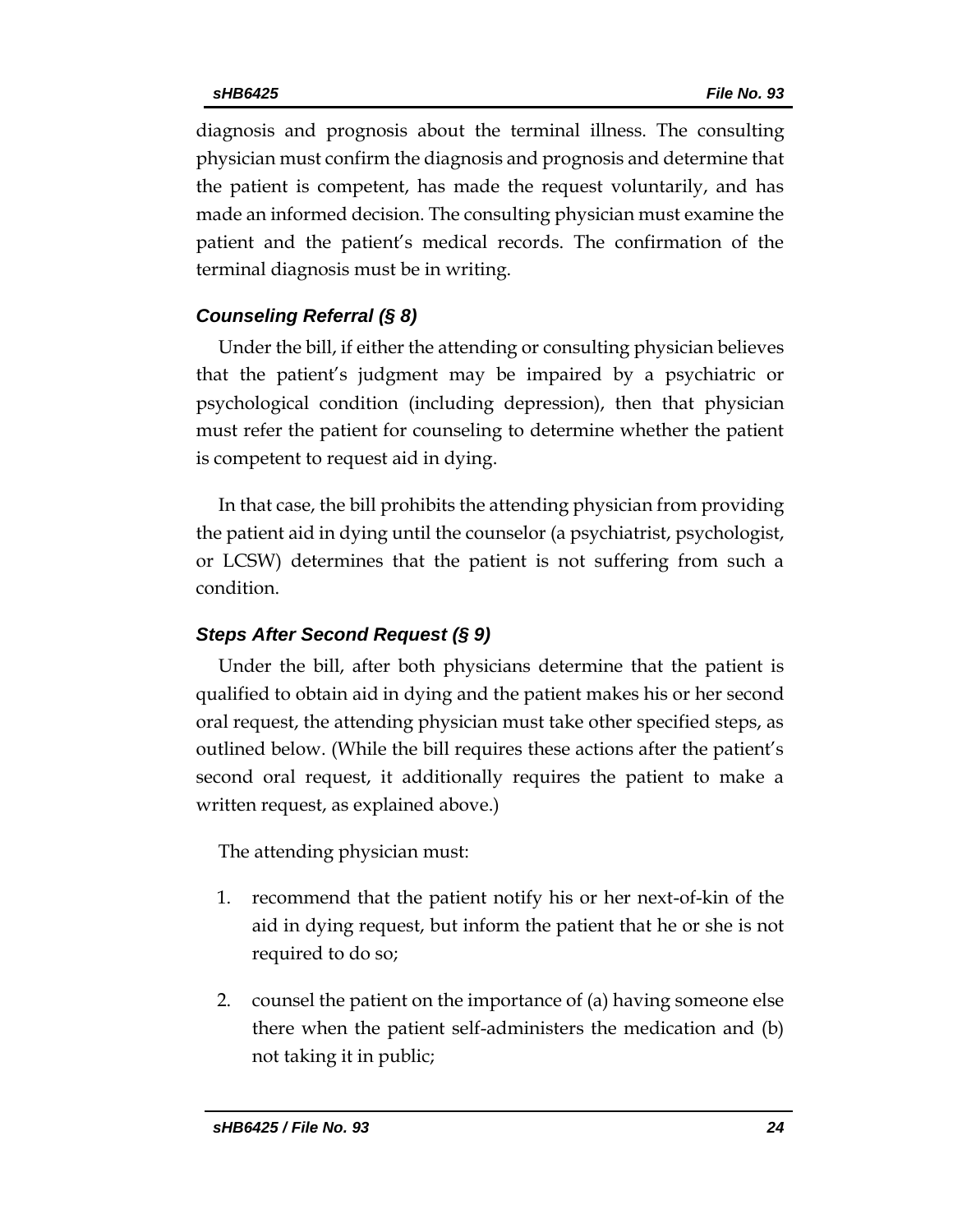- 3. tell the patient that he or she may rescind the request at any time and in any manner;
- 4. verify that the patient is making an informed decision, immediately before dispensing or prescribing the medication;
- 5. document specified information in the patient's medical record (see § 10 below); and
- 6. either dispense the medication directly to the patient, or upon the patient's request, deliver the prescription to a pharmacist so that the pharmacist can dispense it to the patient (see below).

If the physician is authorized to dispense the medication and dispenses it directly, he or she must also dispense ancillary medication intended to minimize the patient's discomfort.

Alternatively, if the patient provides written consent and requests it, the physician must (1) contact a pharmacist and inform the pharmacist of the prescription and (2) personally deliver the written prescription to the pharmacist by mail, fax, or electronic transmission. The pharmacist then must dispense the medication directly to the patient, the attending physician, or the patient's expressly identified agent.

The bill requires the person signing the patient's death certificate to list the patient's underlying terminal illness as the cause of death.

# *Attending Physician Recordkeeping Requirements (§ 10)*

The bill requires a qualified patient's attending physician to ensure that the following items are documented or filed in the patient's medical record:

- 1. the basis for determining that the patient is an adult and a state resident;
- 2. the patient's oral and written requests for aid in dying medication;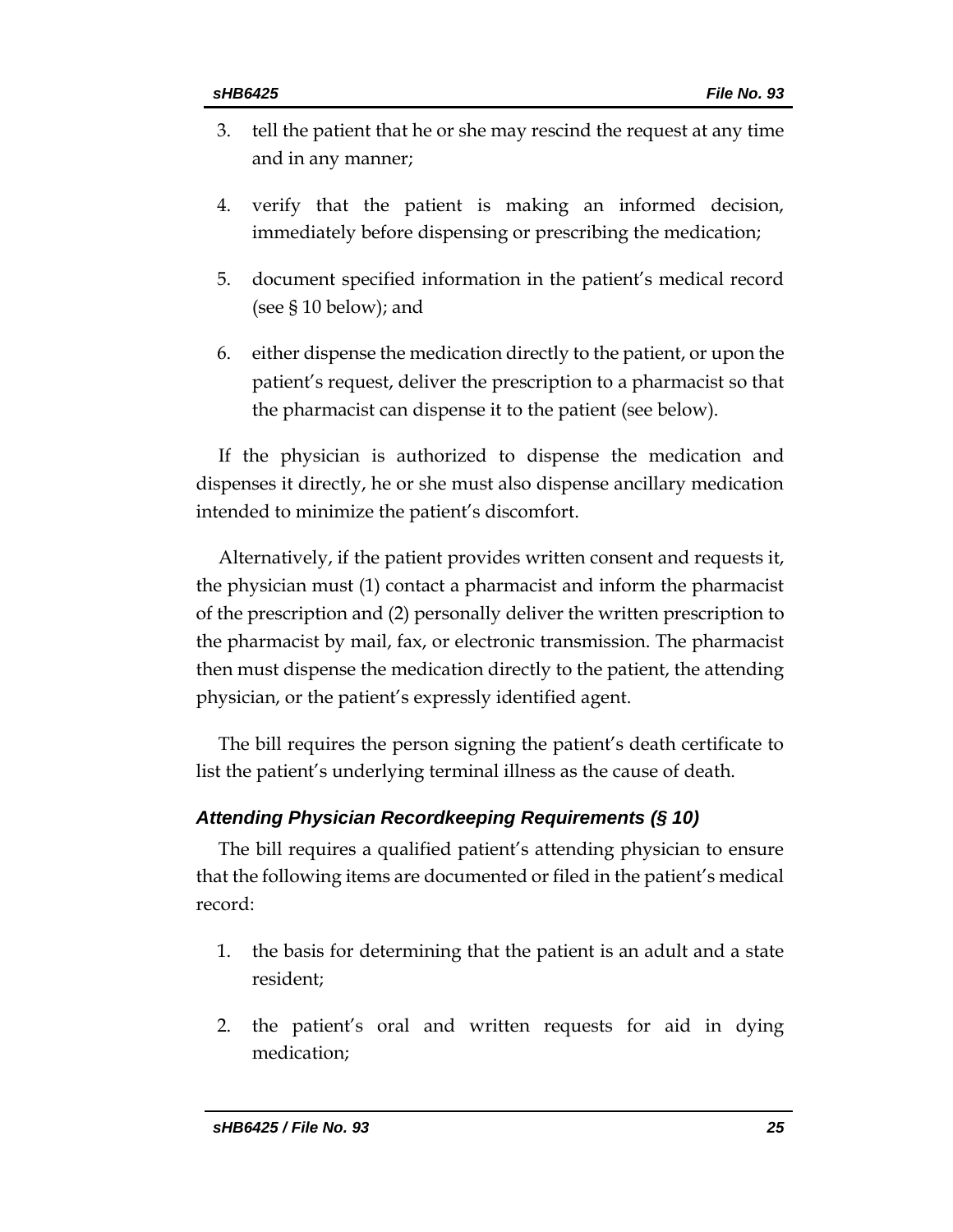- 3. the physician's terminal diagnosis; the prognosis; a determination that the patient is competent, is acting voluntarily, and made an informed decision to request aid in dying; and the consulting physician's confirmation of this information;
- 4. a report of the outcome and determinations made during counseling for patients with potentially impaired judgment;
- 5. documentation of the attending physician's offer to the patient to rescind his or her aid in dying request when the physician dispensed or prescribed the medication; and
- 6. the physician's statement indicating (a) that all of the bill's foregoing requirements have been met and (b) the steps that were taken to carry out the patient's request for aid in dying, including the medication dispensed or prescribed.

### **§ 11 — MEDICATION RETURN**

Under the bill, if anyone other than a qualified patient possesses dispensed or prescribed aid in dying medication that the patient did not use, that person must return it to the attending physician or the consumer protection commissioner for proper disposition.

# **§ 12 — EFFECT ON INSURANCE CONTRACTS, WILLS, AND OTHER LAWS**

The bill declares as invalid any contract provisions, including contracts related to insurance policies and annuities, or will or codicil provisions that are conditioned upon or affected by a patient making or rescinding an aid in dying request.

Starting October 1, 2021, the bill prohibits the sale, procurement, or issuance of life, health, or accident insurance or annuity policies, or policy rates, that are conditioned upon or affected by the making or rescinding of an aid in dying request.

The bill provides that a qualified patient's act of requesting aid in dying or self-administering the medication does not constitute suicide for any purpose, including criminal prosecution for  $2<sup>nd</sup>$  degree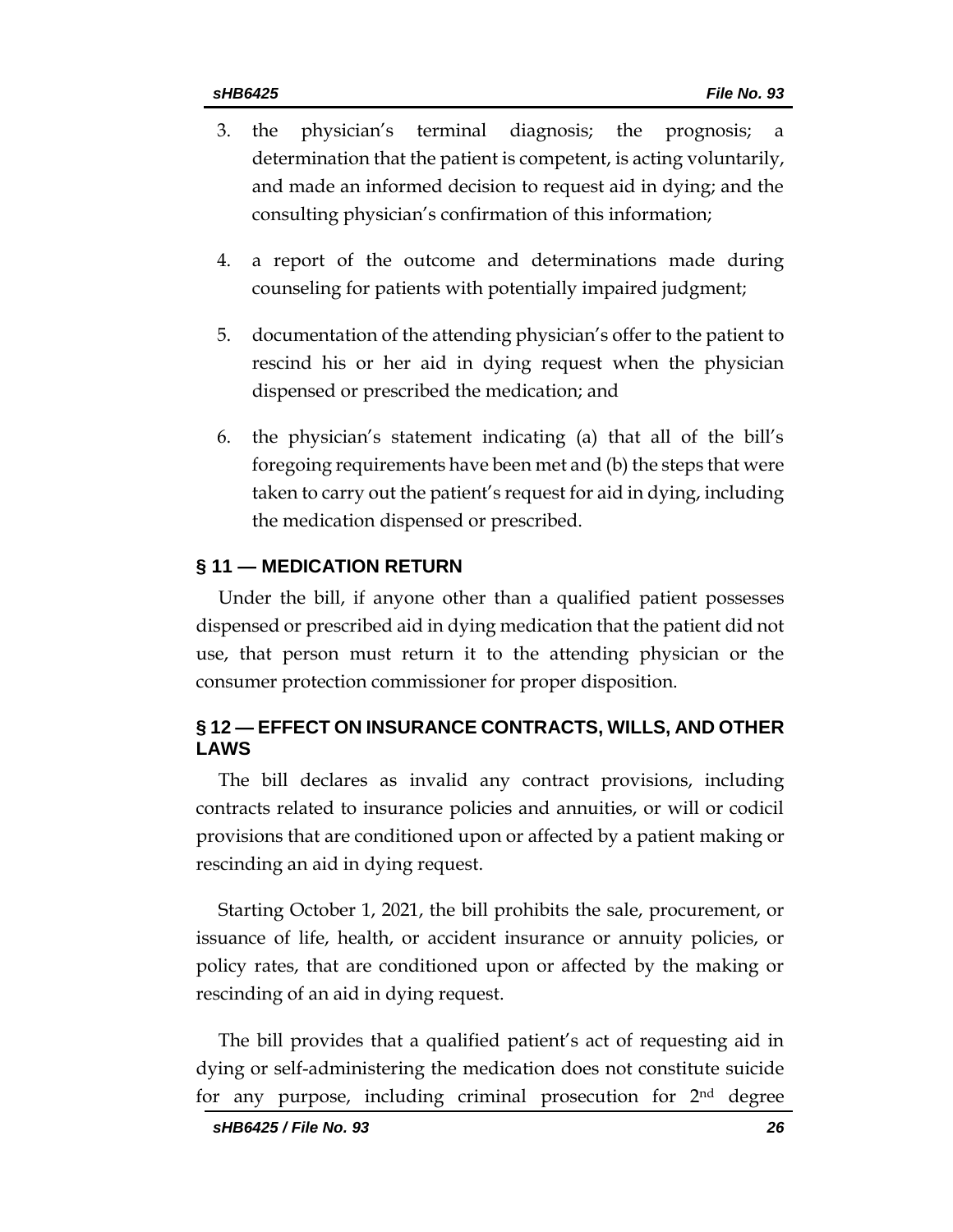manslaughter.

# **§ 13 — VOLUNTARY NATURE OF PARTICIPATION BY PATIENTS AND PROVIDERS**

The bill provides that participation in any action under the bill is voluntary, whether by a patient, health care provider, or anyone else. In addition, health care providers must individually and affirmatively determine whether to "participate in the provision of medication" to qualified patients for aid in dying.

The bill prohibits health care facilities (i.e., hospitals, residential care homes, nursing homes, or rest homes) from requiring providers to participate. As further explained below, health care facilities may adopt policies prohibiting associated providers from participating and, under certain circumstances, they may impose sanctions on providers who fail to comply with that policy.

For these purposes, "participate in the provision of medication" means to perform the duties of an attending or consulting physician, psychiatrist, psychologist, or pharmacist under the bill. It does not include (1) making an initial diagnosis of a patient's terminal illness, (2) informing a patient of his or her medical diagnosis or prognosis, (3) informing a patient about the bill upon the patient's request, or (4) referring a patient to another health care provider for aid in dying.

Under the bill, if a health care provider or facility chooses not to participate in providing medication for aid in dying, the provider or facility must, upon a qualified patient's request, transfer all relevant medical records to another provider or facility as the patient directs.

### *Health Care Facility Policies*

The bill allows health care facilities to adopt written policies prohibiting associated providers from participating in providing medication for aid in dying, as long as the facility gives them written notice of the policy and any sanctions for violating it.

The bill prohibits health care facilities, except as provided in such a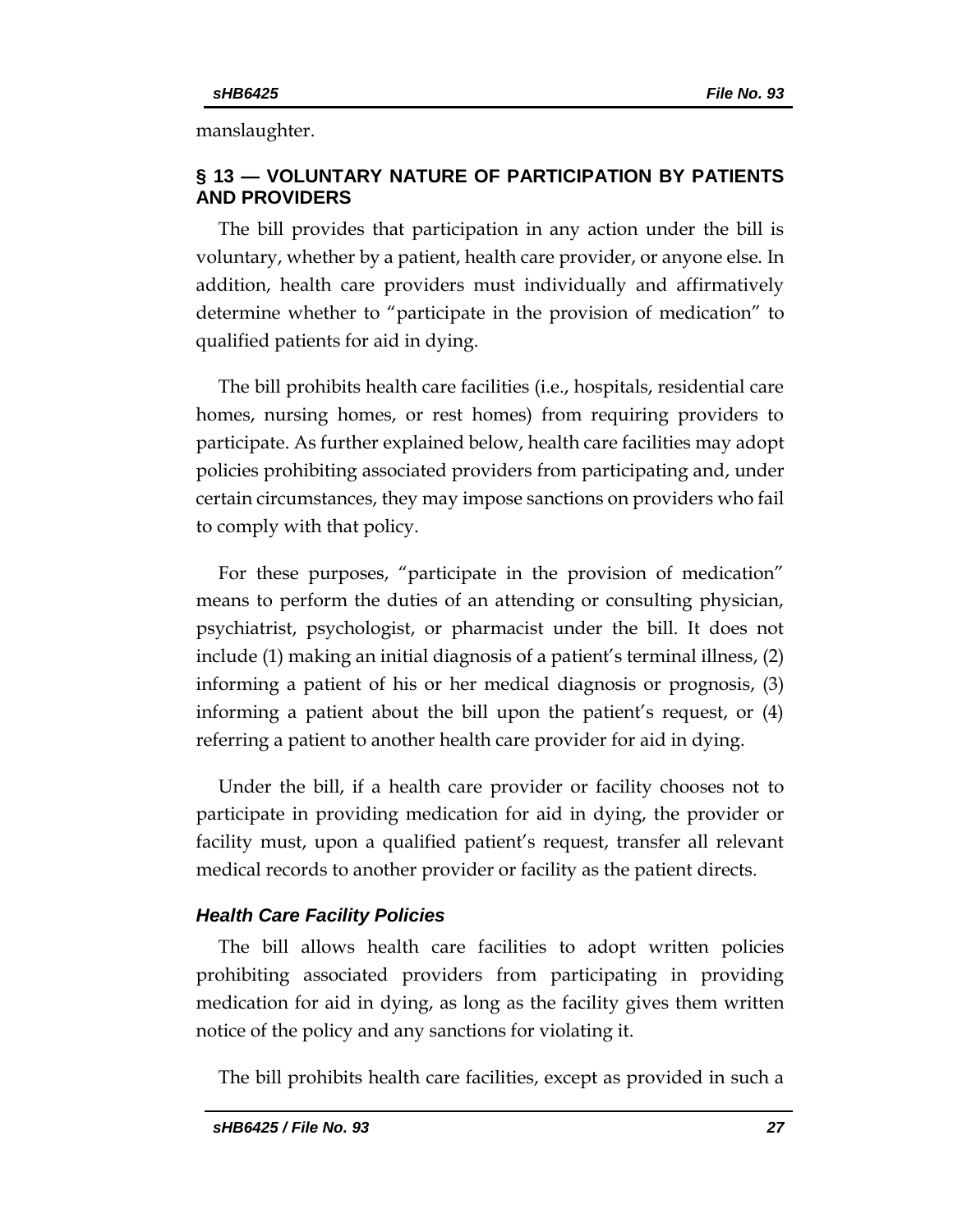policy, from subjecting employees or contracted service providers to disciplinary action, loss of privileges, loss of membership, or any other penalty for participating, or refusing to participate, in the provision of medication or related activities in good faith compliance with the bill.

Even if a facility adopts such a policy, the facility's providers may:

- 1. diagnose patients with a terminal illness;
- 2. inform patients of their medical prognoses;
- 3. provide patients with information about the bill upon request;
- 4. refer patients to other health care facilities or providers;
- 5. transfer medical records to other health care facilities or providers, as requested by the patient; or
- 6. participate in providing aid in dying medication when the provider is acting outside the scope of his or her employment or contract with the facility that prohibits the participation.

# **§ 14 — CERTAIN ACTS DECLARED AS MURDER**

Under the bill, it is murder to do the following:

- 1. without the patient's authorization, willfully alter or forge an aid in dying request or conceal or destroy a rescission of a request with the intent or effect of causing the patient's death, or
- 2. coerce or exert undue influence on a patient to (a) complete an aid in dying request or (b) destroy a rescission of the request with the intent or effect of causing the patient's death.

# **§§ 15-19 — OTHER PROVISIONS**

# *Unauthorized Actions, Liability, and Related Issues (§§ 15 & 16)*

The bill specifies that it does not authorize:

1. a physician or anyone else to end someone else's life by lethal injection, mercy killing, assisting a suicide, or any other active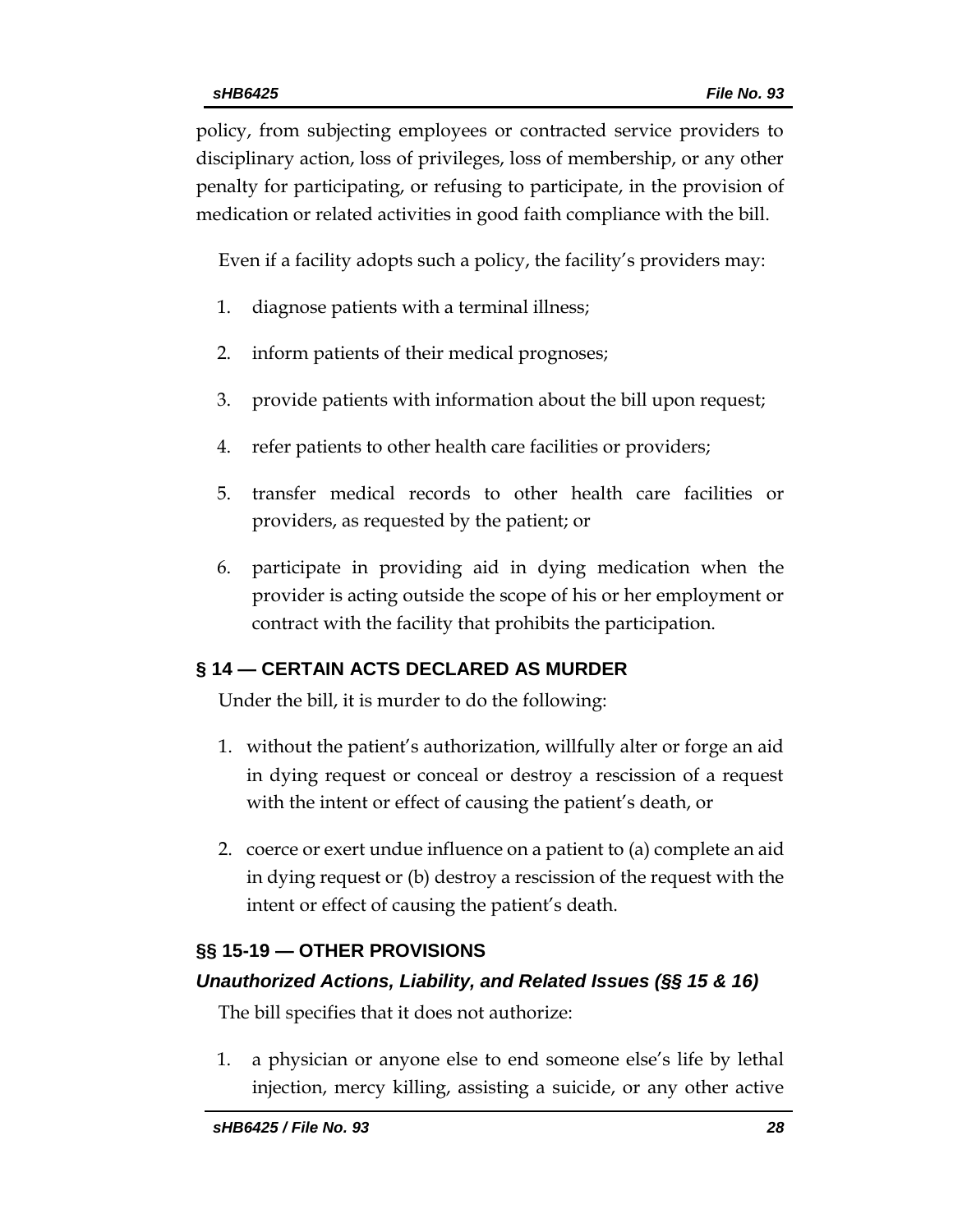euthanasia; or

2. a health care provider or anyone else, including a qualified patient, to end the patient's life by intravenous or other parenteral injection or infusion, mercy killing, homicide, murder, manslaughter, euthanasia, or any other criminal act.

The bill specifies that any actions taken under its aid in dying procedures do not constitute suicide, assisted suicide, euthanasia, mercy killing, homicide, murder, manslaughter, elder abuse or neglect, or any other civil or criminal violation under law. It further specifies that these actions do not constitute causing or assisting suicide under existing laws that make it (1) murder to intentionally cause someone to commit suicide by force, duress, or deception (CGS § 53a-54a) and (2) 2nd degree manslaughter to intentionally cause or aid someone to commit suicide by other means (CGS § 53a-56).

The bill prohibits anyone from being subject to civil or criminal liability or professional disciplinary action (including license revocation) for (1) participating in the provision of medication or related activities in good faith compliance with the bill or (2) being present when a qualified patient self-administers aid in dying medication.

Under the bill, an attending physician's dispensing or prescribing aid in dying medication, or a patient's aid in dying request, in good faith compliance with the bill does not (1) constitute neglect under law or (2) provide the sole basis for appointing a guardian or conservator for the patient.

However, the bill does not limit civil liability for damages resulting from negligence or intentional misconduct.

### *Other Criminal Penalties (§ 17)*

Under the bill, it is a class D felony (punishable by up to five years in prison, a fine of up to \$5,000, or both) to knowingly possess, sell, or deliver medication dispensed or prescribed for aid in dying for any purpose other than (1) delivering it to a qualified patient or (2) returning